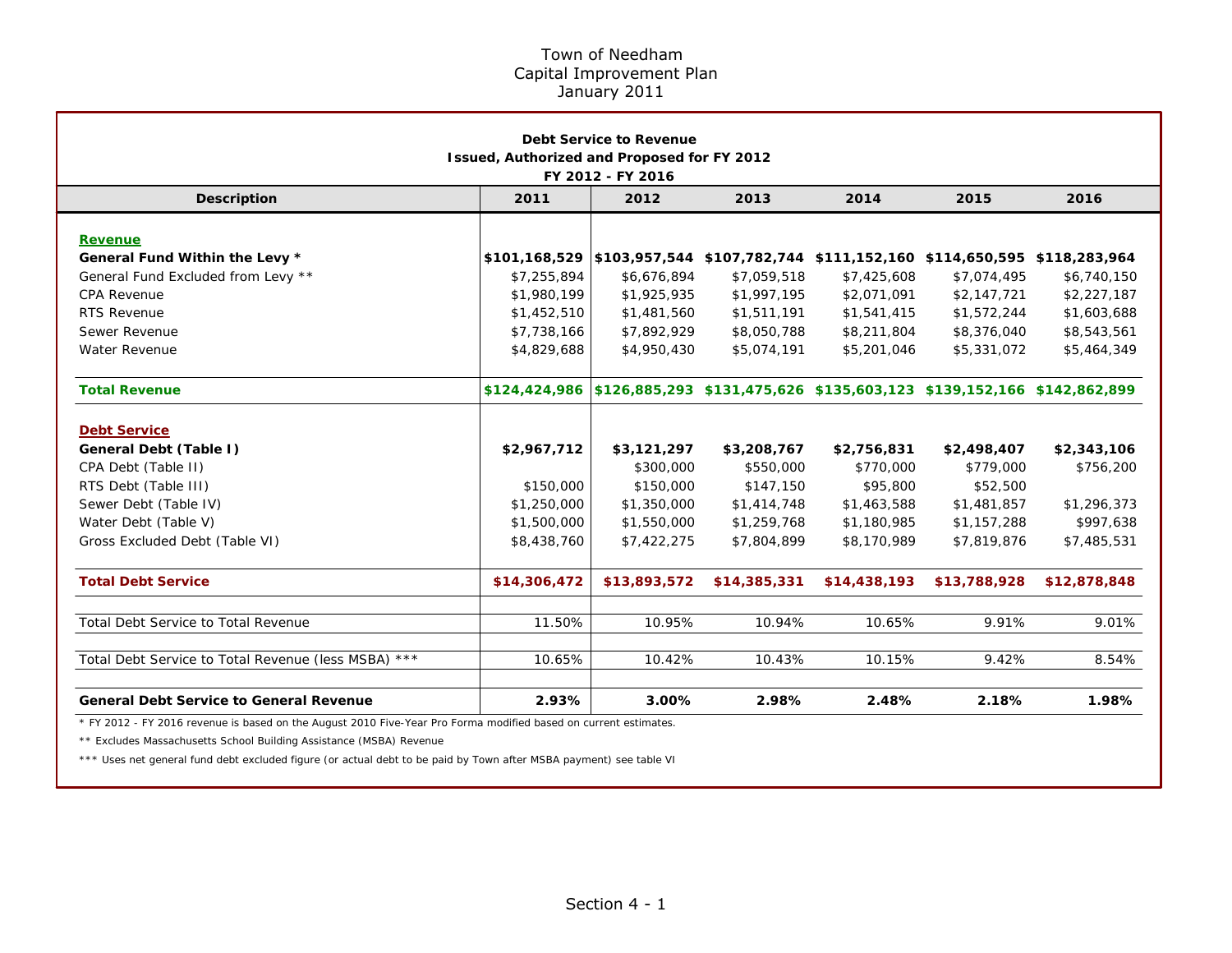Intentionally Blank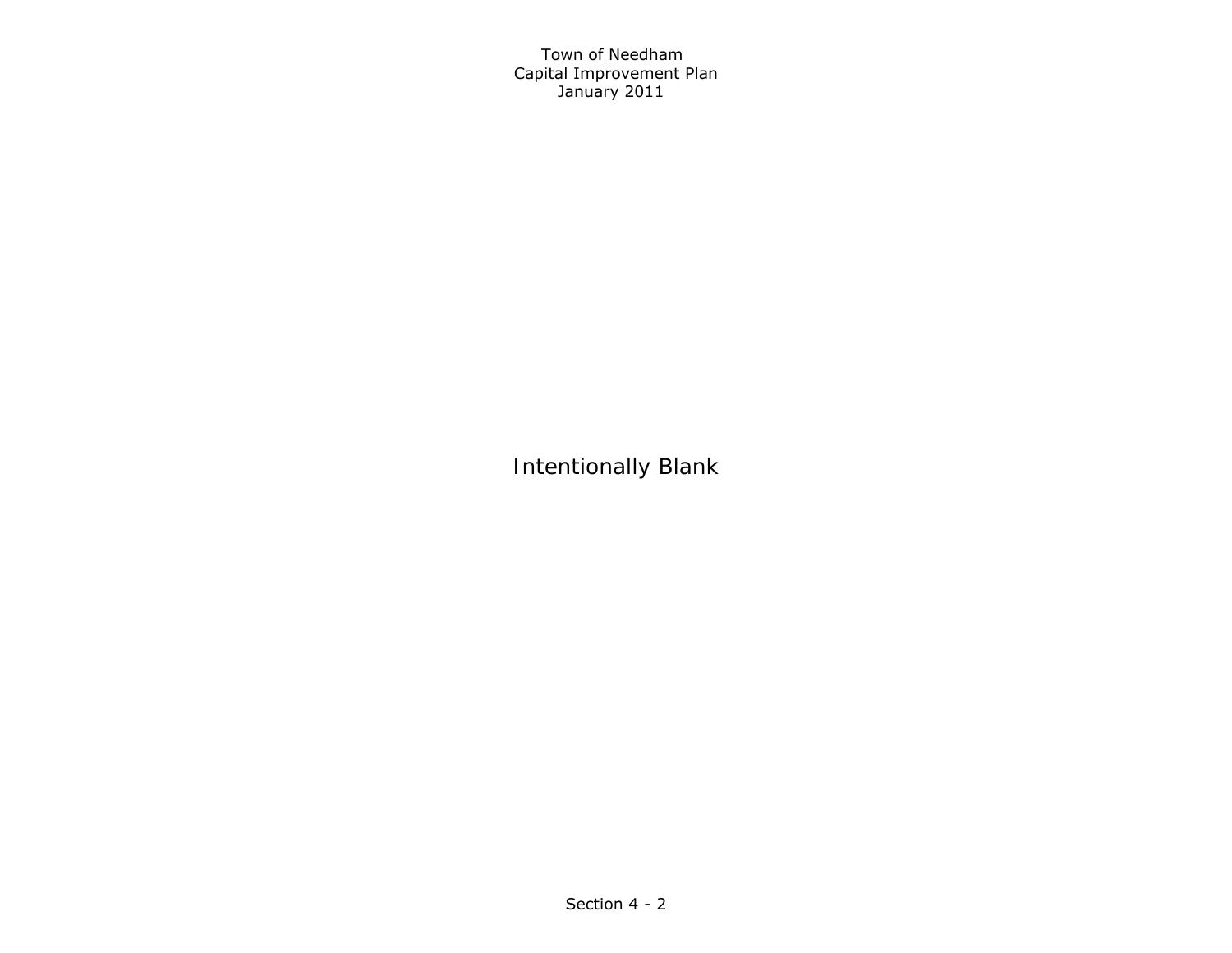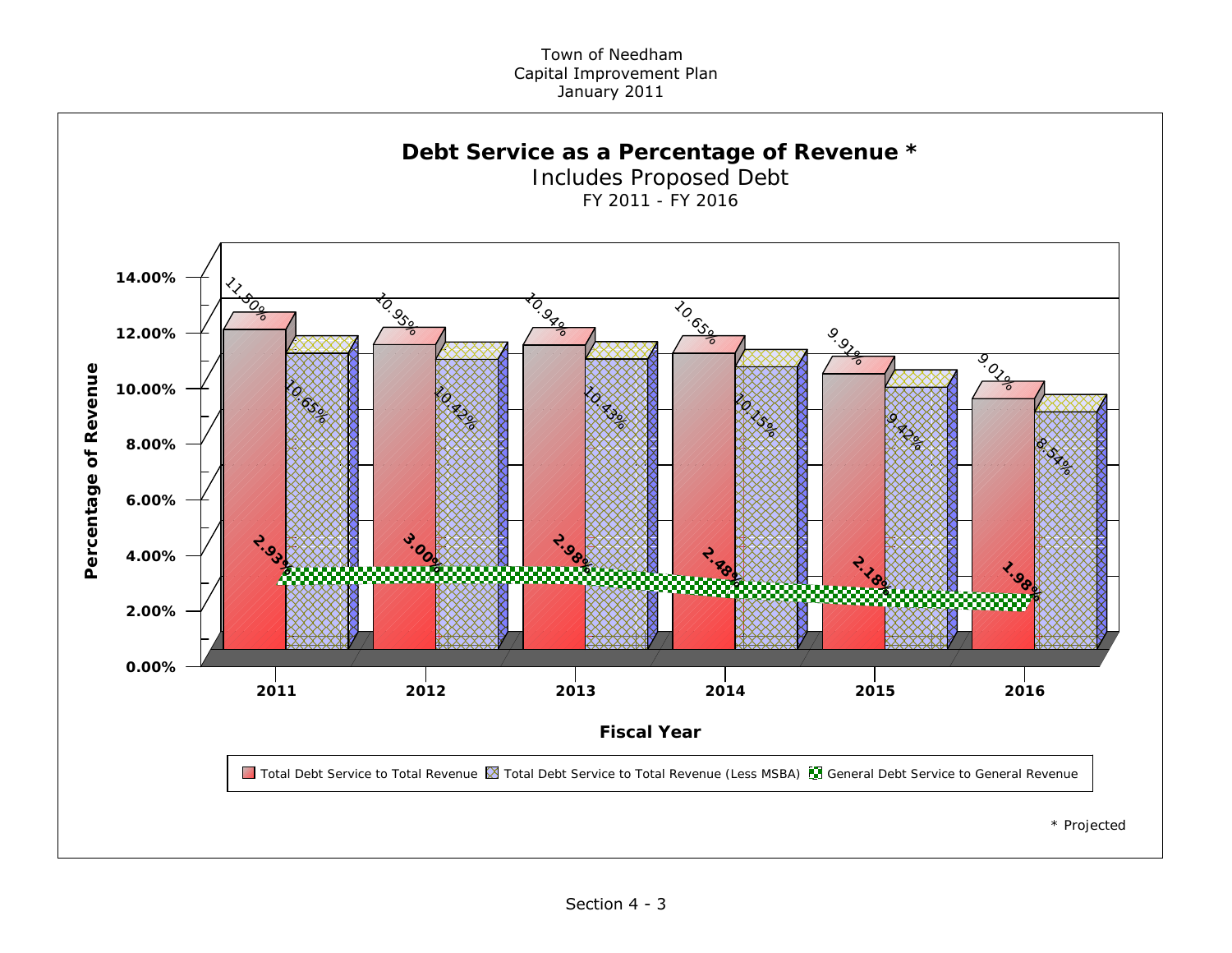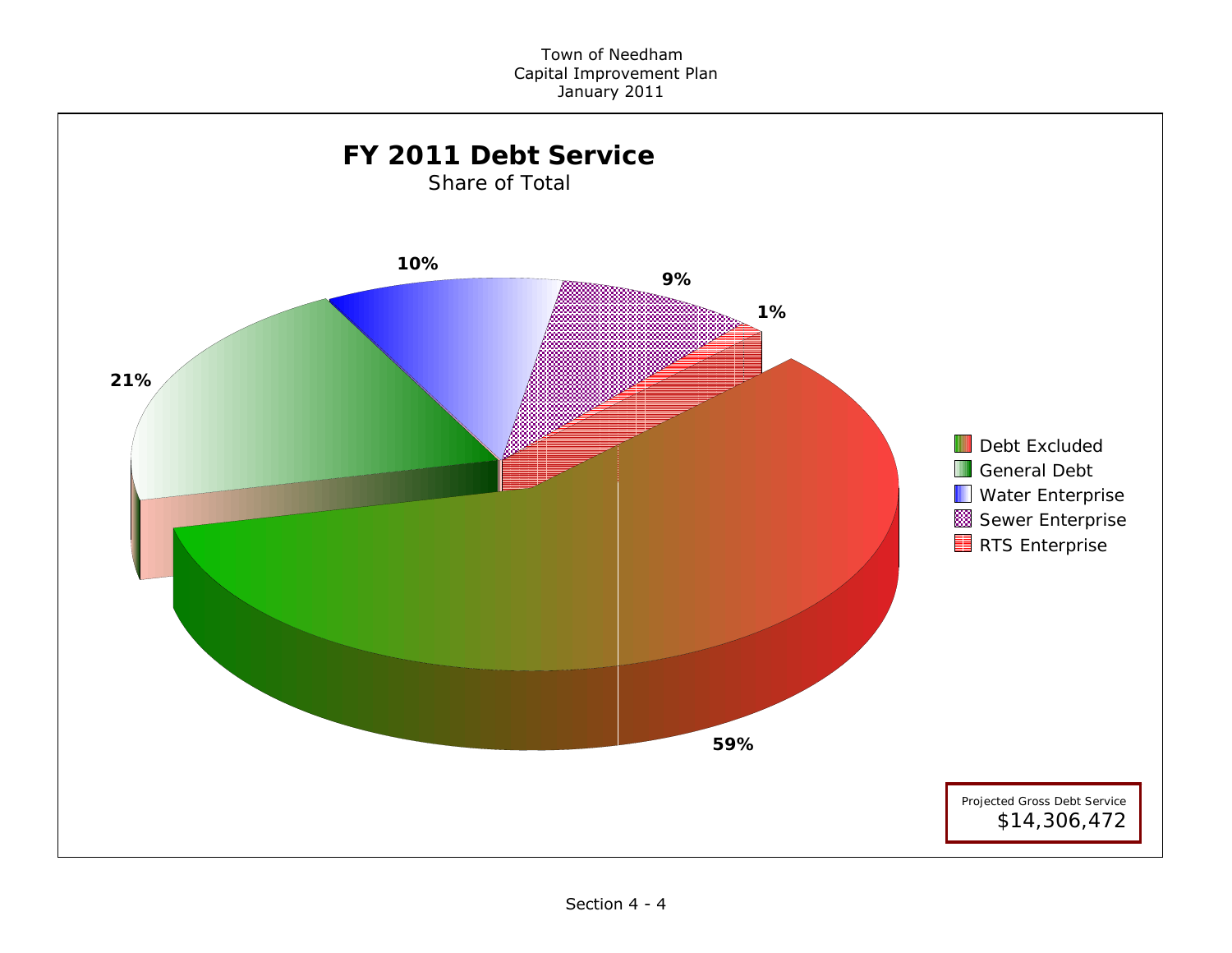#### **Table I General Fund Capital Projects Proposed Funding by Debt FY 2012**

|                                                  |               |                        |                     |               | <b>Estimated Debt Service Schedule</b> |             |                                                                       |             |             |
|--------------------------------------------------|---------------|------------------------|---------------------|---------------|----------------------------------------|-------------|-----------------------------------------------------------------------|-------------|-------------|
| Project                                          | Amount        | Years                  | <b>Bond</b><br>Rate | 2011          | 2012                                   | 2013        | 2014                                                                  | 2015        | 2016        |
| <b>General Fund Within the Levy</b>              |               |                        |                     |               |                                        |             |                                                                       |             |             |
|                                                  |               |                        |                     |               |                                        |             |                                                                       |             |             |
| <b>Emergency One Fire Engine</b>                 | \$400,000     | $\boldsymbol{\Lambda}$ | 5.00%               |               |                                        | \$120,000   | \$115,000                                                             | \$110,000   | \$105,000   |
| High School C Building Roof                      | \$320,000     | 5                      | 5.00%               |               |                                        | \$81,000    | \$77,750                                                              | \$74,500    | \$71,250    |
| Public Works Infrastructure Program              | \$1,300,000   | .5                     | 5.50%               |               |                                        | \$331,500   | \$317,200                                                             | \$302,900   | \$288,600   |
| Pollard Interior & Exterior Improvement Phase I# | \$1,083,000   | $\overline{4}$         | 5.00%               |               | \$162,500                              | \$353,500   | \$230,000                                                             | \$220,000   | \$210,000   |
| Pollard School Roof#                             | \$3,500,000   | 15                     | 6.00%               |               | \$445,000                              | \$430,900   | \$416,800                                                             | \$402,700   | \$388,600   |
| New Senior Center****                            | \$8,500,000   |                        |                     |               |                                        |             |                                                                       |             |             |
| Less amounts already appropriated                | (\$4,325,000) |                        |                     |               |                                        |             |                                                                       |             |             |
| Projected New General Fund Debt Service#         | \$10,778,000  |                        |                     |               | \$607,500                              | \$1,316,900 | \$1,156,750                                                           | \$1,110,100 | \$1,063,450 |
|                                                  |               |                        |                     |               |                                        |             |                                                                       |             |             |
| <b>General Fund Debt</b>                         |               |                        |                     |               |                                        |             |                                                                       |             |             |
| Authorized & Issued (refer to schedule)          |               |                        |                     | \$2,712,169   | \$1,499,053                            | \$1,321,467 | \$1,048,281                                                           | \$855,107   | \$765,056   |
| Authorized Not Yet Issued & Short Term Costs     |               |                        |                     | \$255,543     | \$1,014,744                            | \$570,400   | \$551,800                                                             | \$533,200   | \$514,600   |
| Proposed#                                        |               |                        |                     |               | \$607,500                              | \$1,316,900 | \$1,156,750                                                           | \$1,110,100 | \$1,063,450 |
| Total General Fund Debt Service Within the Levy  |               |                        |                     | \$2,967,712   | \$3,121,297                            | \$3,208,767 | \$2,756,831                                                           | \$2,498,407 | \$2,343,106 |
|                                                  |               |                        |                     |               |                                        |             |                                                                       |             |             |
| General Fund Within the Levy Revenue *           |               |                        |                     | \$101,168,529 |                                        |             | \$103,957,544 \$107,782,744 \$111,152,160 \$114,650,595 \$118,283,964 |             |             |
|                                                  |               |                        |                     |               |                                        |             |                                                                       |             |             |
| Debt Service % of General Fund Revenue           |               |                        |                     | 2.93%         | 3.00%                                  | 2.98%       | 2.48%                                                                 | 2.18%       | 1.98%       |

\*\*\*\* Although the CIP includes \$8.5M for a senior center, the actual amount and the make-up of the funding has not yet been finalized. The PPBC is now underway with the feasibility and design process to obtain a firmer estimate before a proposal is presented to Town Meeting.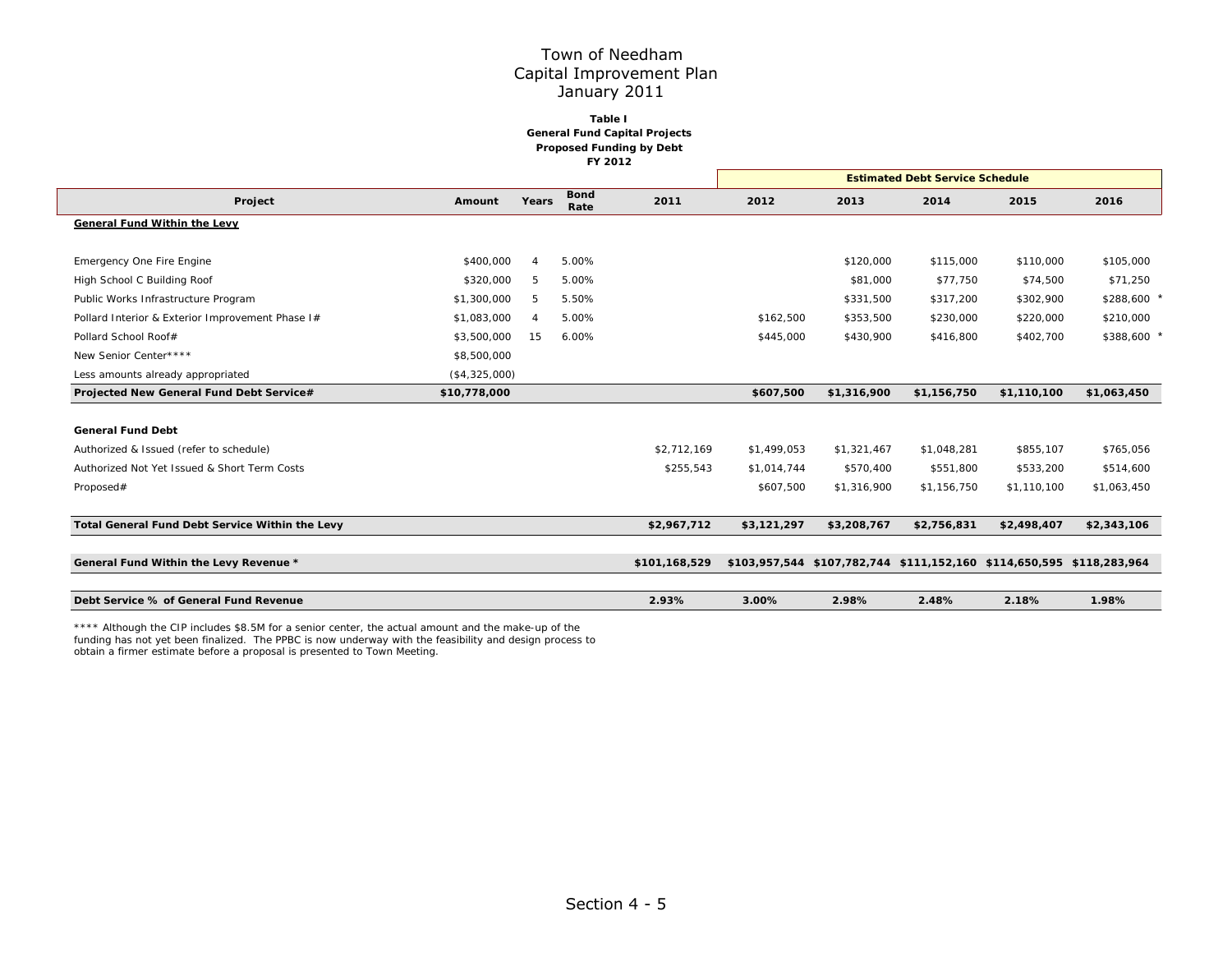#### **Table II CPA Capital Projects Proposed Funding by Debt FY 2012**

|                                                  |        |       |                             | <b>Estimated Debt Service Schedule</b> |           |           |           |           |
|--------------------------------------------------|--------|-------|-----------------------------|----------------------------------------|-----------|-----------|-----------|-----------|
| Project                                          | Amount | Years | <b>Bond</b><br>2011<br>Rate | 2012                                   | 2013      | 2014      | 2015      | 2016      |
| <b>CPA Fund Debt</b>                             |        |       |                             |                                        |           |           |           |           |
| No Debt Financed Projects Recommended for FY2012 |        |       |                             |                                        |           |           |           |           |
|                                                  |        |       |                             |                                        |           |           |           |           |
|                                                  |        |       |                             |                                        |           |           |           |           |
| Projected New CPA Fund Debt Service              |        |       |                             |                                        |           |           |           |           |
|                                                  |        |       |                             |                                        |           |           |           |           |
| <b>CPA Fund Debt</b>                             |        |       |                             |                                        |           |           |           |           |
| Authorized & Issued                              |        |       |                             |                                        |           |           |           |           |
| Authorized Not Yet Issued & Short Term Costs     |        |       |                             | \$300,000                              | \$550,000 | \$770,000 | \$779,000 | \$756,200 |
| Proposed                                         |        |       |                             |                                        |           |           |           |           |
| <b>Total CPA Fund Debt Service</b>               |        |       |                             | \$300,000                              | \$550,000 | \$770,000 | \$779,000 | \$756,200 |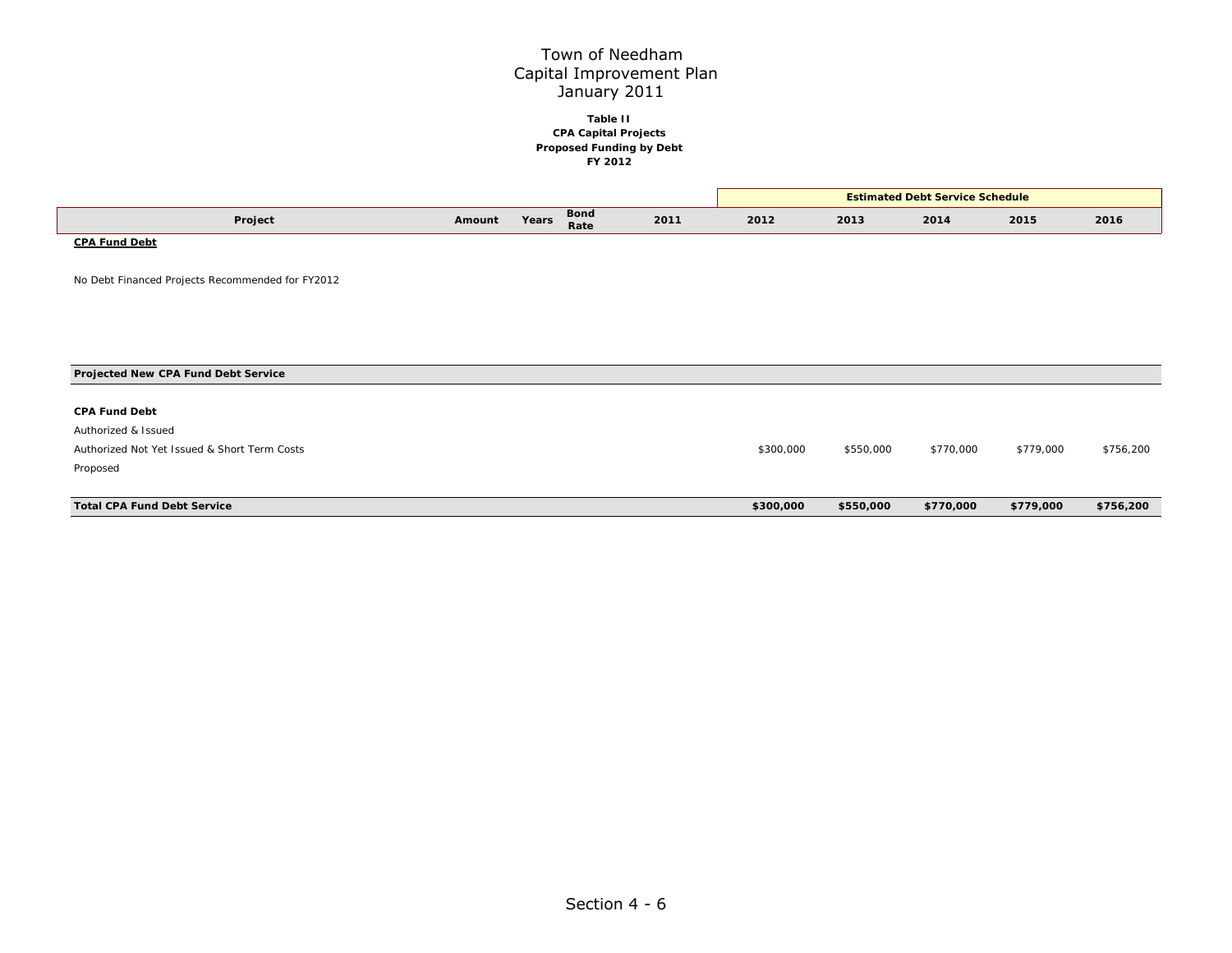#### **Table III**

#### **Recycling & Solid Waste Disposal Capital Projects**

**Proposed Funding by Debt**

| FY 2012 |  |
|---------|--|
|---------|--|

|                                                              |           |       |                     |      |      |          | <b>Estimated Debt Service Schedule</b> |          |      |
|--------------------------------------------------------------|-----------|-------|---------------------|------|------|----------|----------------------------------------|----------|------|
| Project                                                      | Amount    | Years | <b>Bond</b><br>Rate | 2011 | 2012 | 2013     | 2014                                   | 2015     | 2016 |
| <b>Recycling &amp; Solid Waste Disposal Enterprise (RTS)</b> |           |       |                     |      |      |          |                                        |          |      |
| Large Specialty Equipment                                    | \$152,000 |       | 5.00%               |      |      | \$59,600 | \$55,000                               | \$52,500 |      |

| <b>Projected New RTS Debt Service</b>        | \$152,000 |           | \$59,600  | \$55,000 | \$52,500 |
|----------------------------------------------|-----------|-----------|-----------|----------|----------|
|                                              |           |           |           |          |          |
| <b>RTS Enterprise Fund Debt</b>              |           |           |           |          |          |
| Authorized & Issued (refer to schedule)      | \$149,673 | \$94,350  | \$87,550  | \$40,800 |          |
| Authorized Not Yet Issued & Short Term Costs | \$327     | \$55,650  |           |          |          |
| Proposed                                     |           |           | \$59,600  | \$55,000 | \$52,500 |
|                                              |           |           |           |          |          |
| <b>Total RTS Debt Service</b>                | \$150,000 | \$150,000 | \$147,150 | \$95,800 | \$52,500 |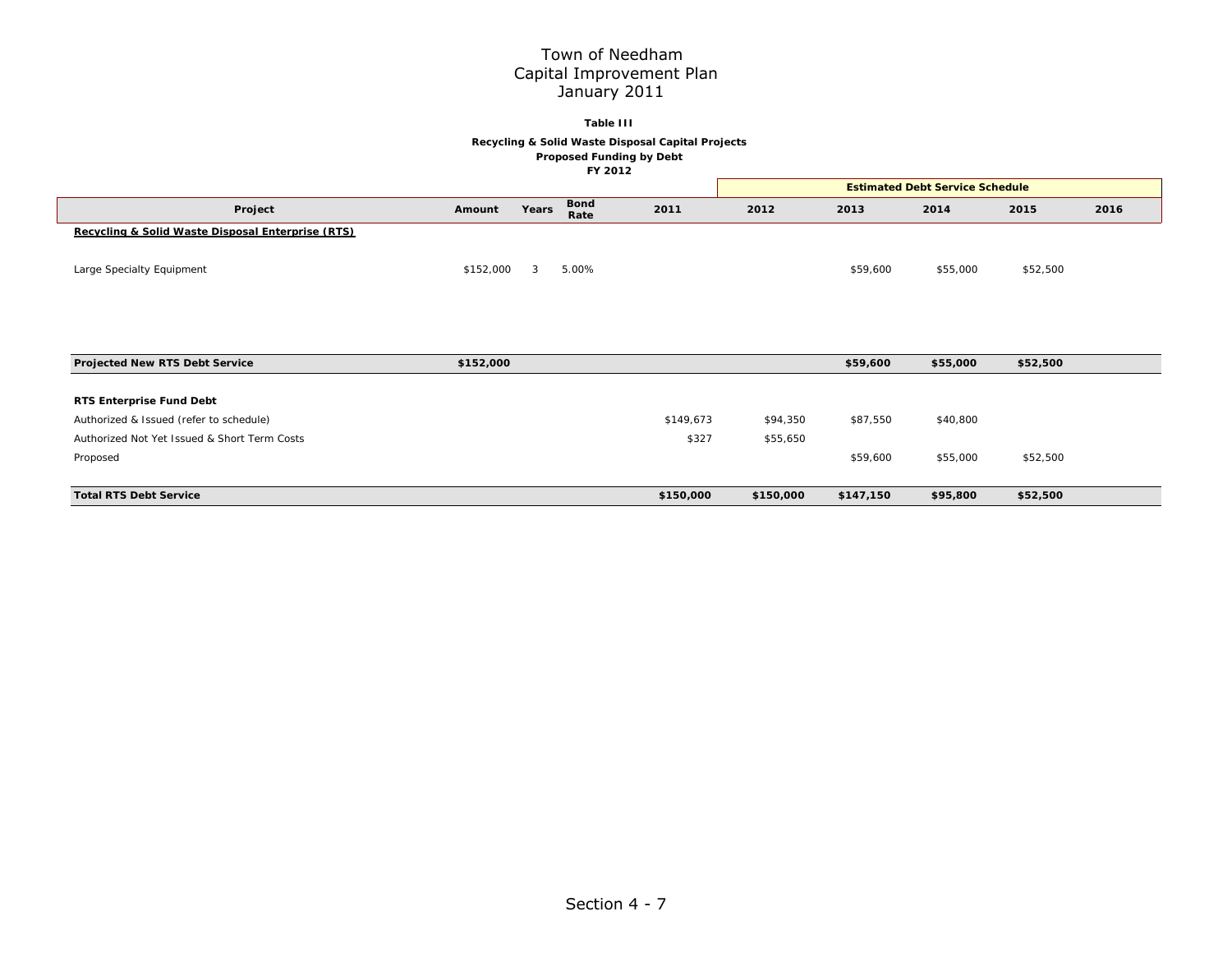#### **Table IV Sewer Fund Capital Projects Proposed Funding by Debt**

**FY 2012**

|                                       |                           |       |              |      |      |           | <b>Estimated Debt Service Schedule</b> |           |           |
|---------------------------------------|---------------------------|-------|--------------|------|------|-----------|----------------------------------------|-----------|-----------|
| Project                               | Amount                    | Years | Bond<br>Rate | 2011 | 2012 | 2013      | 2014                                   | 2015      | 2016      |
| <b>Sewer Enterprise</b>               |                           |       |              |      |      |           |                                        |           |           |
| Wastewater Pump Station Reservoir "B" | \$5,017,000 15 - 25 6.00% |       |              |      |      | \$185,340 | \$257,960                              | \$489,320 | \$502,320 |

| <b>Projected New Sewer Debt Service</b>      | \$5,017,000 |             | \$185,340   | \$257,960   | \$489,320   | \$502,320   |
|----------------------------------------------|-------------|-------------|-------------|-------------|-------------|-------------|
|                                              |             |             |             |             |             |             |
| Sewer Enterprise Fund Debt                   |             |             |             |             |             |             |
| Authorized & Issued (refer to schedule)      | \$1,238,452 | \$1,070,939 | \$1,069,408 | \$1,051,628 | \$844,537   | \$652,053   |
| Authorized Not Yet Issued & Short Term Costs | \$11,548    | \$279,061   | \$160,000   | \$154,000   | \$148,000   | \$142,000   |
| Proposed                                     |             |             | \$185,340   | \$257,960   | \$489,320   | \$502,320   |
|                                              |             |             |             |             |             |             |
| <b>Total Sewer Debt Service</b>              | \$1,250,000 | \$1,350,000 | \$1,414,748 | \$1,463,588 | \$1,481,857 | \$1,296,373 |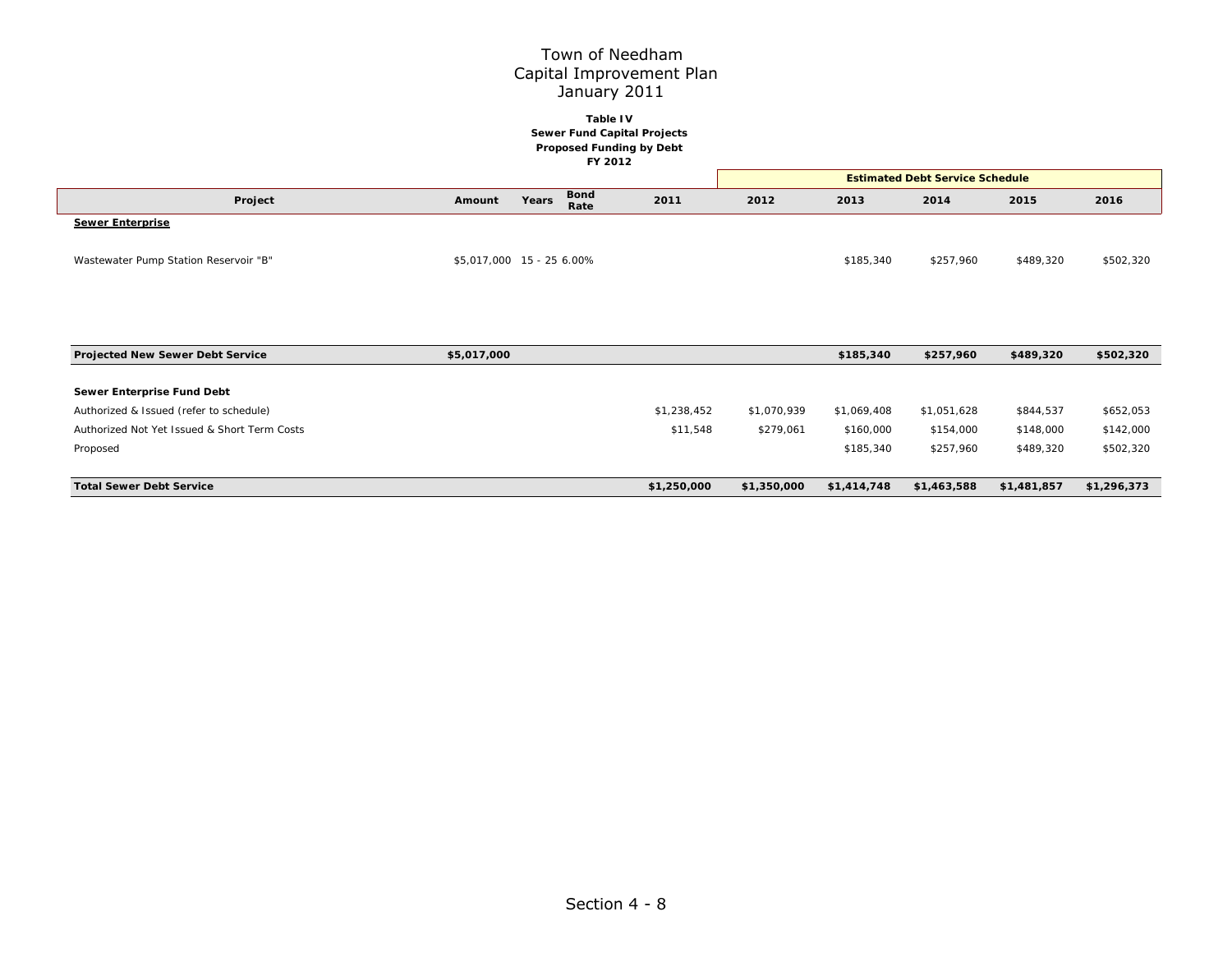#### **Table V Water Fund Capital Projects Proposed Funding by Debt**

**FY 2012**

|         |        |                              |      |      |      | <b>Estimated Debt Service Schedule</b> |      |      |
|---------|--------|------------------------------|------|------|------|----------------------------------------|------|------|
| Project | Amount | <b>Bond</b><br>Years<br>Rate | 2011 | 2012 | 2013 | 2014                                   | 2015 | 2016 |

**Water Enterprise**

No Debt Financed Projects Recommended for FY2012

| <b>Projected New Water Debt Service</b>      |             |             |             |             |             |           |
|----------------------------------------------|-------------|-------------|-------------|-------------|-------------|-----------|
|                                              |             |             |             |             |             |           |
| Water Enterprise Fund Debt                   |             |             |             |             |             |           |
| Authorized & Issued (refer to schedule)      | \$1,483,589 | \$1,288,304 | \$961,768   | \$894,385   | \$882,088   | \$733,838 |
| Authorized Not Yet Issued & Short Term Costs | \$16,411    | \$261,696   | \$298,000   | \$286,600   | \$275,200   | \$263,800 |
| Proposed                                     |             |             |             |             |             |           |
|                                              |             |             |             |             |             |           |
| <b>Total Water Debt Service</b>              | \$1,500,000 | \$1,550,000 | \$1,259,768 | \$1,180,985 | \$1,157,288 | \$997.638 |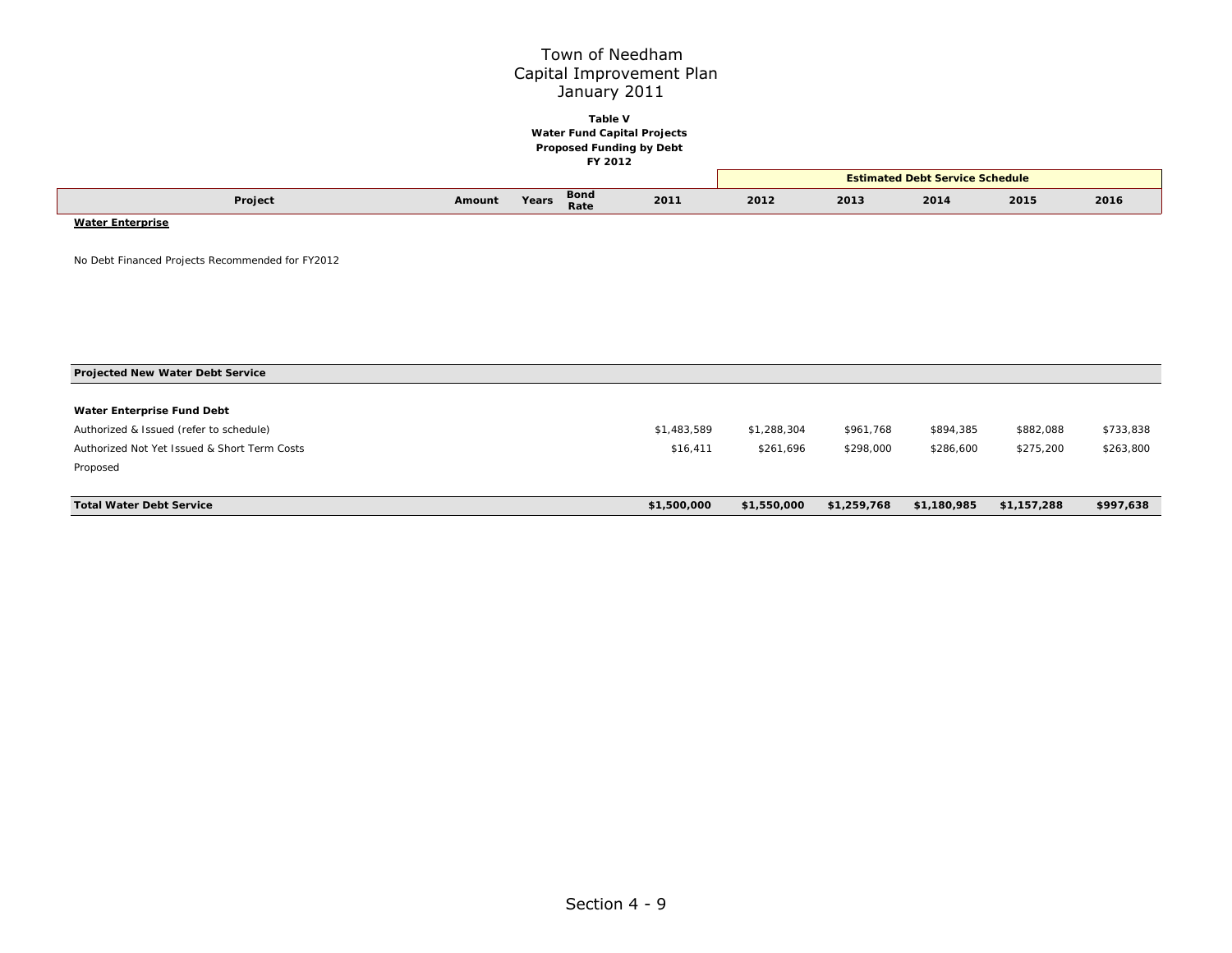### **Table VI Capital Projects Proposed Funding by Debt Exclusion FY 2012**

|                                                                                                                                                                                                                                   |        |       |                     |             |             |             | <b>Estimated Debt Service Schedule</b> |             |             |
|-----------------------------------------------------------------------------------------------------------------------------------------------------------------------------------------------------------------------------------|--------|-------|---------------------|-------------|-------------|-------------|----------------------------------------|-------------|-------------|
| Project                                                                                                                                                                                                                           | Amount | Years | <b>Bond</b><br>Rate | 2011        | 2012        | 2013        | 2014                                   | 2015        | 2016        |
| <b>General Fund Debt Excluded</b>                                                                                                                                                                                                 |        |       |                     |             |             |             |                                        |             |             |
| No Debt Financed Projects Recommended for FY2012                                                                                                                                                                                  |        |       |                     |             |             |             |                                        |             |             |
|                                                                                                                                                                                                                                   |        |       |                     |             |             |             |                                        |             |             |
|                                                                                                                                                                                                                                   |        |       |                     |             |             |             |                                        |             |             |
| Projected New General Fund Debt Service Excluded                                                                                                                                                                                  |        |       |                     |             |             |             |                                        |             |             |
| <b>General Fund Debt Excluded</b>                                                                                                                                                                                                 |        |       |                     |             |             |             |                                        |             |             |
| Authorized & Issued (refer to schedule)                                                                                                                                                                                           |        |       |                     | \$8,297,704 | \$6,718,524 | \$6,382,449 | \$6,176,940                            | \$6,025,276 | \$5,741,331 |
| Authorized Not Yet Issued & Short Term Costs                                                                                                                                                                                      |        |       |                     | \$141,056   | \$703,751   | \$1,422,450 | \$1,994,049                            | \$1,794,600 | \$1,744,200 |
| Proposed                                                                                                                                                                                                                          |        |       |                     |             |             |             |                                        |             |             |
| <b>Total General Fund Excluded Debt Service</b>                                                                                                                                                                                   |        |       |                     | \$8,438,760 | \$7,422,275 | \$7,804,899 | \$8,170,989                            | \$7,819,876 | \$7,485,531 |
| Projected SBA Payments/Other Adjustments                                                                                                                                                                                          |        |       |                     | \$1,182,866 | \$745,381   | \$745,381   | \$745,381                              | \$745,381   | \$745,381   |
| Net General Fund Excluded Debt Service *                                                                                                                                                                                          |        |       |                     | \$7,255,894 | \$6,676,894 | \$7,059,518 | \$7,425,608                            | \$7,074,495 | \$6,740,150 |
| $\mathbb{R}$ . The contract of the contract of the contract of the contract of the contract of the contract of the contract of the contract of the contract of the contract of the contract of the contract of the contract of th |        |       |                     |             |             |             |                                        |             |             |

\* Before other offsets and credits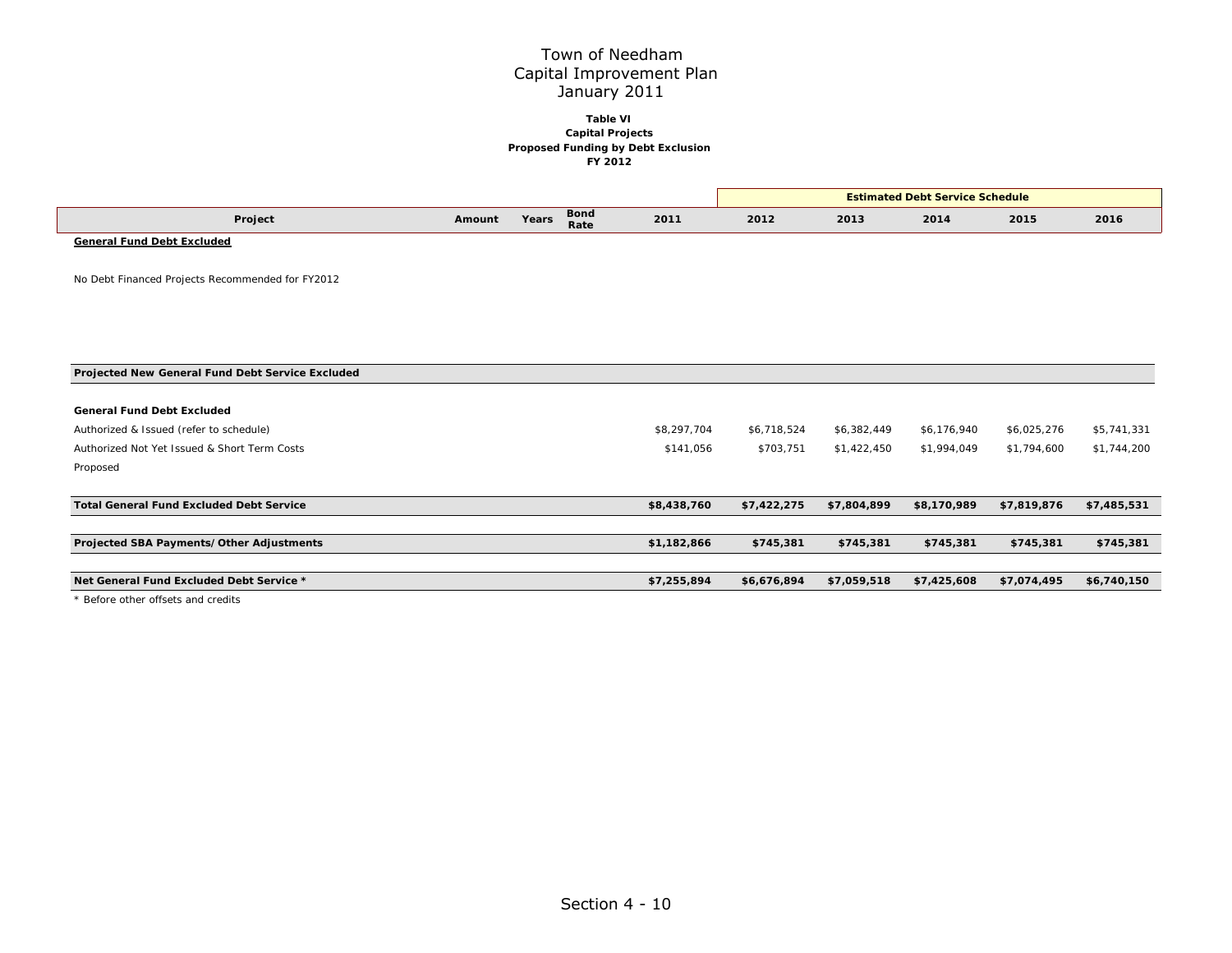| TOWN OF NEEDHAM DEBT SERVICE - SCHEDULE OF AUTHORIZED & ISSUED      |           |                  |                              |                   |                 | <b>Debt Service</b> | <b>Debt Service</b> | <b>Debt Service</b> | <b>Debt Service</b> | Debt Service  | <b>Debt Service</b> | After       |
|---------------------------------------------------------------------|-----------|------------------|------------------------------|-------------------|-----------------|---------------------|---------------------|---------------------|---------------------|---------------|---------------------|-------------|
| Project                                                             | T.M. Vote | Amount<br>Issued | <b>Bond</b><br><b>Issued</b> | Final<br>Maturity | Average<br>Rate | 2011                | 2012                | 2013                | 2014                | 2015          | 2016                | 2016        |
| <b>GENERAL FUND WITHIN THE LEVY LIMIT - AUTHORIZED &amp; ISSUED</b> |           |                  |                              |                   |                 |                     |                     |                     |                     |               |                     |             |
| Title V - MWPAT T5-97-1027 - R                                      | May-97    | \$85,894 Dec-99  |                              | Aug-19            | (see<br>note)   | \$7,305             | \$7,056             | \$6,794             | \$6,530             | \$6,265       | \$5,923             | \$21,028    |
| Storm Water - MWPAT 98-92 (Restructured)                            | May-98    | \$364,979 Sep-01 |                              | Aug-19            | (see<br>note)   | \$34,831            | \$34,506            | \$33,750            | \$32,889            | \$35,650      | \$34,152            | \$122,292   |
| Pollard School Modular Classrooms                                   | Nov-01    | \$1,712,000      | May-03                       | Nov-10 2.33%      |                 | \$228,150 PAID      |                     |                     |                     |               |                     |             |
| Road Improvements                                                   | May-05    | \$468,400        | Dec-05                       | Feb-15 3.48%      |                 | \$32,510            | \$11,460            | \$11,110            | \$10,750            | \$10,380 PAID |                     |             |
| Mitchell School Roof                                                | Nov-06    | \$580,000 Jun-07 |                              | Nov-11 4.31%      |                 | \$122,331           | \$117,444 PAID      |                     |                     |               |                     |             |
| Roads, Bridges, Sidewalks & Intersections (Series II)               | May-06    | \$340,000 Jun-07 |                              | Nov-10 4.33%      |                 | \$86,806 PAID       |                     |                     |                     |               |                     |             |
| Ambulance & EMS Reporting System                                    | May-08    | \$160,000 Nov-08 |                              | Aug-10 3.40%      |                 | \$81,400 PAID       |                     |                     |                     |               |                     |             |
| Public Services Administrative Building Design                      | May-08    | \$120,000        | Nov-08                       | Aug-10 3.40%      |                 | \$61,050 PAID       |                     |                     |                     |               |                     |             |
| Hillside & Mitchell Schools Paving Work                             | May-08    | \$90,000         | Nov-08                       | Aug-11 3.46%      |                 | \$31,575            | \$30,525 PAID       |                     |                     |               |                     |             |
| Road, Bridges, Sidewalks and Intersection Improvement               | May-08    | \$820,000        | Jun-09                       | Jun-13 2.40%      |                 | \$219,350           | \$213,200           | \$209,100 PAID      |                     |               |                     |             |
| Street & Traffic Light Improvements                                 | May-08    | \$80,000         | Jun-09                       | Jun-11 3.33%      |                 | \$41,200 PAID       |                     |                     |                     |               |                     |             |
| Public Services Administration Building                             | Oct-08    | \$4,000,000      | Dec-09                       | Aug-26 3.16%      |                 | \$363,375           | \$344,325           | \$339,525           | \$334,725           | \$329,925     | \$325,125           | \$3,037,163 |
| Road, Bridges, Sidewalks and Intersection Improvement               | May-09    | \$165,000        | Dec-09                       | Aug-13 2.00%      |                 | \$48,272            | \$42,000            | \$41,200            | \$40,400 PAID       |               |                     |             |
| Public Safety Building Roof                                         | May-08    | \$350,000        | Jun-10                       | Dec-14 2.20%      |                 | \$76,701            | \$75,600            | \$73,850            | \$72,100            | \$70,700 PAID |                     |             |
| Public Services Administration Building (Series II)                 | Oct-08    | \$1,000,000      | Jun-10                       | $Dec-24$          | 3.07%           | \$86,251            | \$86,138            | \$84,638            | \$83,138            | \$81,938      | \$85,606            | \$732,788   |
| Road, Bridges, Sidewalks and Intersection Improvement               | May-09    | \$530,000        | Jun-10                       | Dec-13 2.31%      |                 | \$145,087           | \$142,850           | \$134,550           | \$131,300 PAID      |               |                     |             |
| Public Services Administration Building (Series III)                | Oct-08    | \$125,000 Oct-10 |                              | Apr-14 2.10%      |                 | \$75,899            | \$21,200            | \$20,800            | \$10,200 PAID       |               |                     |             |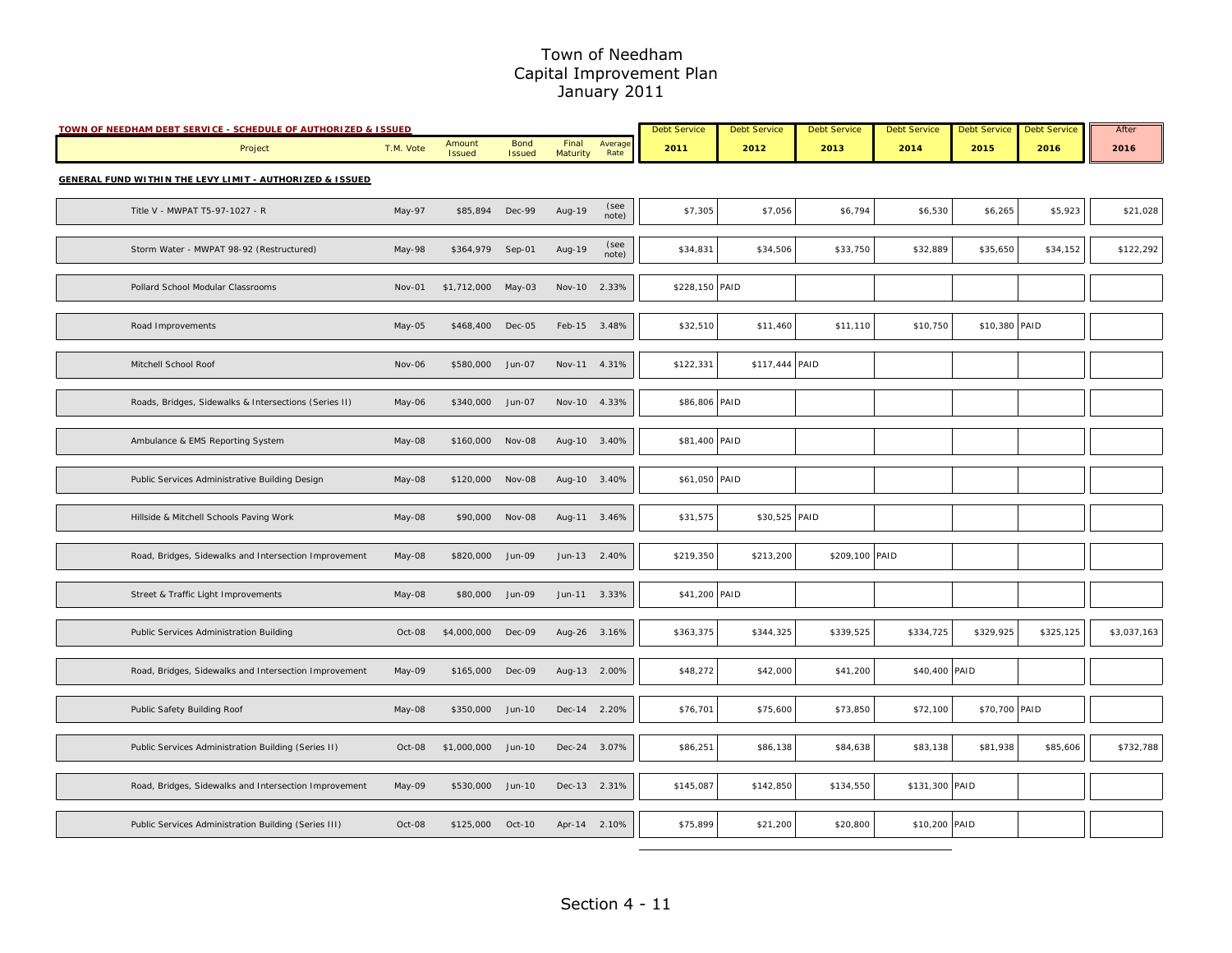| TOWN OF NEEDHAM DEBT SERVICE - SCHEDULE OF AUTHORIZED & ISSUED |           |                         |                              |                   |                 | <b>Debt Service</b> | Debt Service | <b>Debt Service</b> | <b>Debt Service</b> | Debt Service | <b>Debt Service</b> | After       |
|----------------------------------------------------------------|-----------|-------------------------|------------------------------|-------------------|-----------------|---------------------|--------------|---------------------|---------------------|--------------|---------------------|-------------|
| Project                                                        | T.M. Vote | Amount<br><b>Issued</b> | <b>Bond</b><br><b>Issued</b> | Final<br>Maturity | Average<br>Rate | 2011                | 2012         | 2013                | 2014                | 2015         | 2016                | 2016        |
|                                                                |           |                         |                              |                   |                 |                     |              |                     |                     |              |                     |             |
| Public Safety Building Roof                                    | May-08    | \$20,000                | Oct-10                       | Apr-11 1.00%      |                 | \$20,092 PAID       |              |                     |                     |              |                     |             |
|                                                                |           |                         |                              |                   |                 |                     |              |                     |                     |              |                     |             |
| Stormwater Master Plan Drainage                                | May-09    | \$30,000                | Oct-10                       |                   | Apr-11 1.00%    | \$30,138 PAID       |              |                     |                     |              |                     |             |
|                                                                |           |                         |                              |                   |                 |                     |              |                     |                     |              |                     |             |
| Kendrick Street Bridge Design                                  | May-09    | \$75,000                | Oct-10                       | Apr-11            | 1.00%           | \$75,346 PAID       |              |                     |                     |              |                     |             |
|                                                                |           |                         |                              |                   |                 |                     |              |                     |                     |              |                     |             |
| Town Hall Project (Series I)                                   | May-09    | \$2,500,000             | $Oct-10$                     |                   | Apr-17 2.24%    | \$722,249           | \$341,250    | \$335,250           | \$326,250           | \$320,250    | \$314,250           | \$307,500   |
|                                                                |           |                         |                              |                   |                 |                     |              |                     |                     |              |                     |             |
| Road, Bridges, Sidewalks and Intersection Improvement          | May-09    | \$180,000               | Oct-10                       | Apr-13            | 2.11%           | \$121,245           | \$31,500     | \$30,900 PAID       |                     |              |                     |             |
|                                                                |           |                         |                              |                   |                 |                     |              |                     |                     |              |                     |             |
| Parking Lot Dedham Avenue                                      | Nov-02    | \$1,000                 | Oct-10                       |                   | Apr-11 1.00%    | \$1,005 PAID        |              |                     |                     |              |                     |             |
|                                                                |           |                         |                              |                   |                 |                     |              |                     |                     |              |                     |             |
| <b>GENERAL FUND DEBT SERVICE - WITHIN THE LEVY LIMIT</b>       |           |                         |                              |                   |                 | \$2,712,169         | \$1,499,053  | \$1,321,467         | \$1,048,281         | \$855,107    | \$765,056           | \$4,220,770 |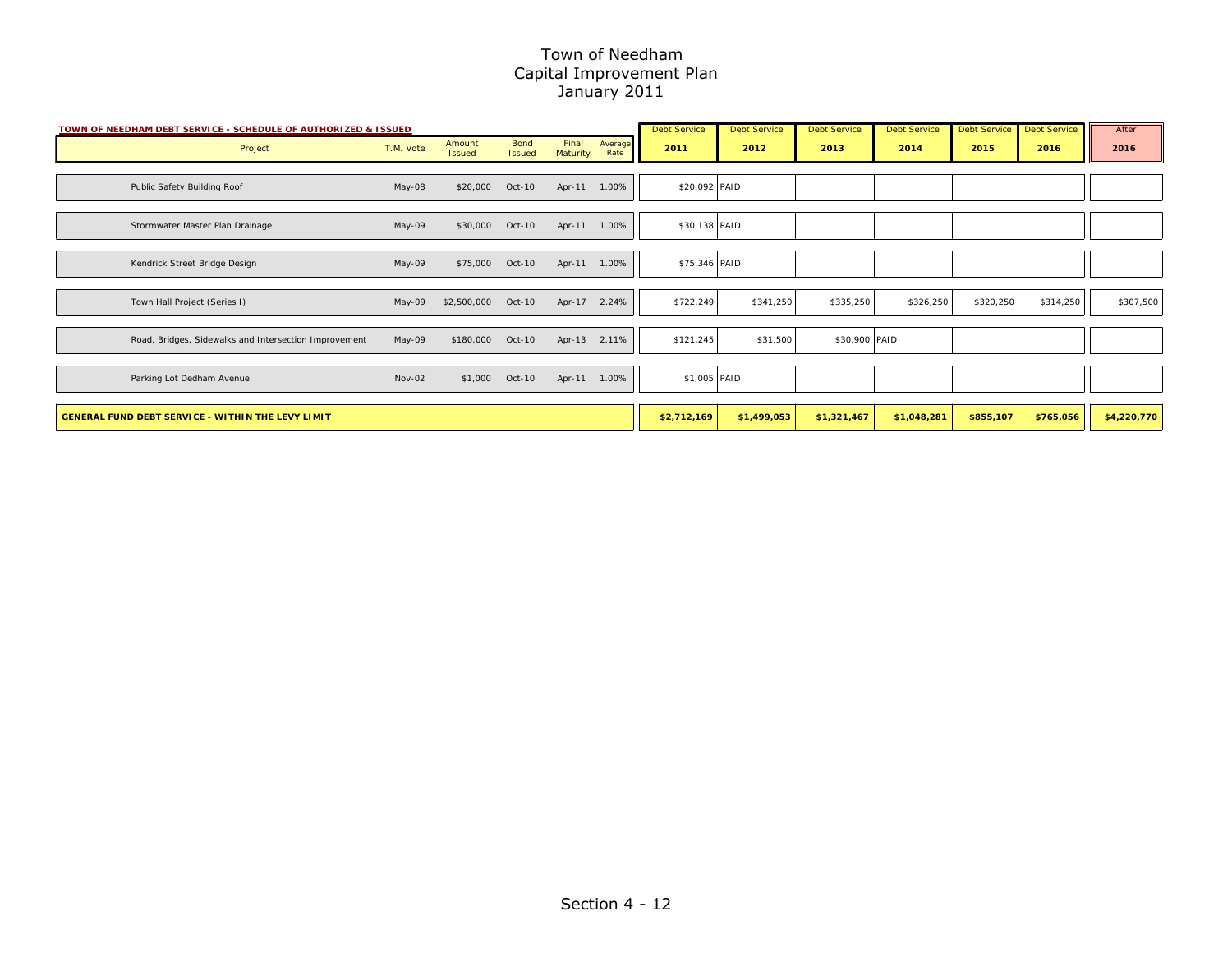| TOWN OF NEEDHAM DEBT SERVICE - SCHEDULE OF AUTHORIZED & ISSUED                  |           |                            |                              |                   |                 | <b>Debt Service</b> | <b>Debt Service</b> | <b>Debt Service</b> | <b>Debt Service</b> | <b>Debt Service</b> | <b>Debt Service</b> | After       |
|---------------------------------------------------------------------------------|-----------|----------------------------|------------------------------|-------------------|-----------------|---------------------|---------------------|---------------------|---------------------|---------------------|---------------------|-------------|
| Project                                                                         | T.M. Vote | Amount<br><b>Issued</b>    | <b>Bond</b><br><b>Issued</b> | Final<br>Maturity | Average<br>Rate | 2011                | 2012                | 2013                | 2014                | 2015                | 2016                | 2016        |
| <b>GENERAL FUND DEBT EXCLUDED FROM THE LEVY LIMIT - AUTHORIZED &amp; ISSUED</b> |           |                            |                              |                   |                 |                     |                     |                     |                     |                     |                     |             |
| <b>High School Renovations</b>                                                  |           | May-00 \$5,350,000 Jun-01  |                              | Jun-11 4.00%      |                 | \$556,400 PAID      |                     |                     |                     |                     |                     |             |
| Land Acquisition (Wiswall)                                                      | Nov-00    | \$1,930,000 Jun-01         |                              | Jun-11 4.00%      |                 | \$197,600 PAID      |                     |                     |                     |                     | PAID                |             |
| Broadmeadow School                                                              |           | May-00 \$14,000,000        | Nov-03                       | Nov-23 4.09%      |                 | \$1,089,725         | \$1,066,100         | \$1,040,725         | \$1,013,600         | \$985,600           | \$957,600           | \$6,601,000 |
| Library Project (Series I)                                                      |           | May-03 \$11,000,000        | Dec-04                       | Dec-19 3.90%      |                 | \$1,118,181         | \$1,084,563         | \$1,056,038         | \$1,026,494         | \$994,913           | \$962,313           | \$3,513,144 |
| Eliot School                                                                    | May-00    | \$5,500,000 Jun-05         |                              | Jun-25 3.82%      |                 | \$417,344           | \$408,894           | \$399,794           | \$390,694           | \$421,594           | \$411,094           | \$3,023,844 |
| Library Project (Series II)                                                     | May-03    | \$750,000                  | Dec-05                       | Feb-15 3.59%      |                 | \$100,930           | \$102,955           | \$99,805            | \$91,565            | \$93,420 PAID       |                     |             |
| High School (Series I)                                                          |           | May-03 \$10,000,000 Nov-06 |                              | May-26 4.01%      |                 | \$907,250           | \$865,875           | \$845,250           | \$823,250           | \$801,250           | \$779,250           | \$6,273,875 |
| High Rock School - Designs                                                      | Nov-06    | \$45,000                   | Dec-07                       | Jun-12 3.28%      |                 | \$10,650            | \$10,325 PAID       |                     |                     |                     |                     |             |
| High Rock & Pollard School Projects                                             | May-07    | \$600,000                  | Dec-07                       | Jun-12 3.28%      |                 | \$159,750           | \$154,875 PAID      |                     |                     |                     |                     |             |
| High Rock School - Designs                                                      | Nov-06    | \$480,000                  | Jun-08                       | Dec-26 3.91%      |                 | \$40,594            | \$39,781            | \$38,969            | \$38,156            | \$37,344            | \$36,531            | \$335,625   |
| High Rock & Pollard School Projects                                             | May-07    | \$1,120,000                | Jun-08                       | Dec-26 3.91%      |                 | \$96,625            | \$94,675            | \$92,725            | \$90,775            | \$88,825            | \$86,875            | \$778,300   |
| High School (Series IIA)                                                        | May-03    | \$9,000,000                | Jun-08                       | Dec-24 3.89%      |                 | \$817,788           | \$800,563           | \$783,338           | \$766,113           | \$748,888           | \$731,663           | \$5,618,050 |
| High School (Series IIB)                                                        | Feb-05    | \$2,000,000                | Jun-08                       | $Dec-26$          | 3.91%           | \$170,494           | \$167,081           | \$163,669           | \$160,256           | \$156,844           | \$153,431           | \$1,409,625 |
| High Rock & Pollard School Projects (Series III)                                | May-07    | \$5,000,000                | <b>Nov-08</b>                | Aug-27 4.69%      |                 | \$468,625           | \$459,350           | \$450,075           | \$440,800           | \$430,863           | \$420,263           | \$4,071,869 |
| High School (Series III)                                                        | Feb-05    | \$3,850,000                | Jun-09                       | Jun-28            | 3.42%           | \$358,000           | \$310,650           | \$306,550           | \$297,450           | \$292,950           | \$288,200           | \$2,827,900 |
| High Rock & Pollard School Projects (Series IV)                                 |           | May-07 \$10,500,000        | Dec-09                       | Aug-28 3.35%      |                 | \$896,566           | \$846,138           | \$835,038           | \$823,938           | \$812,838           | \$801,738           | \$8,860,319 |
| Library Project (Series IVIII)                                                  | May-03    | \$32,997 Oct-10            |                              | Apr-11 1.00%      |                 | \$33,149 Paid       |                     |                     |                     |                     |                     |             |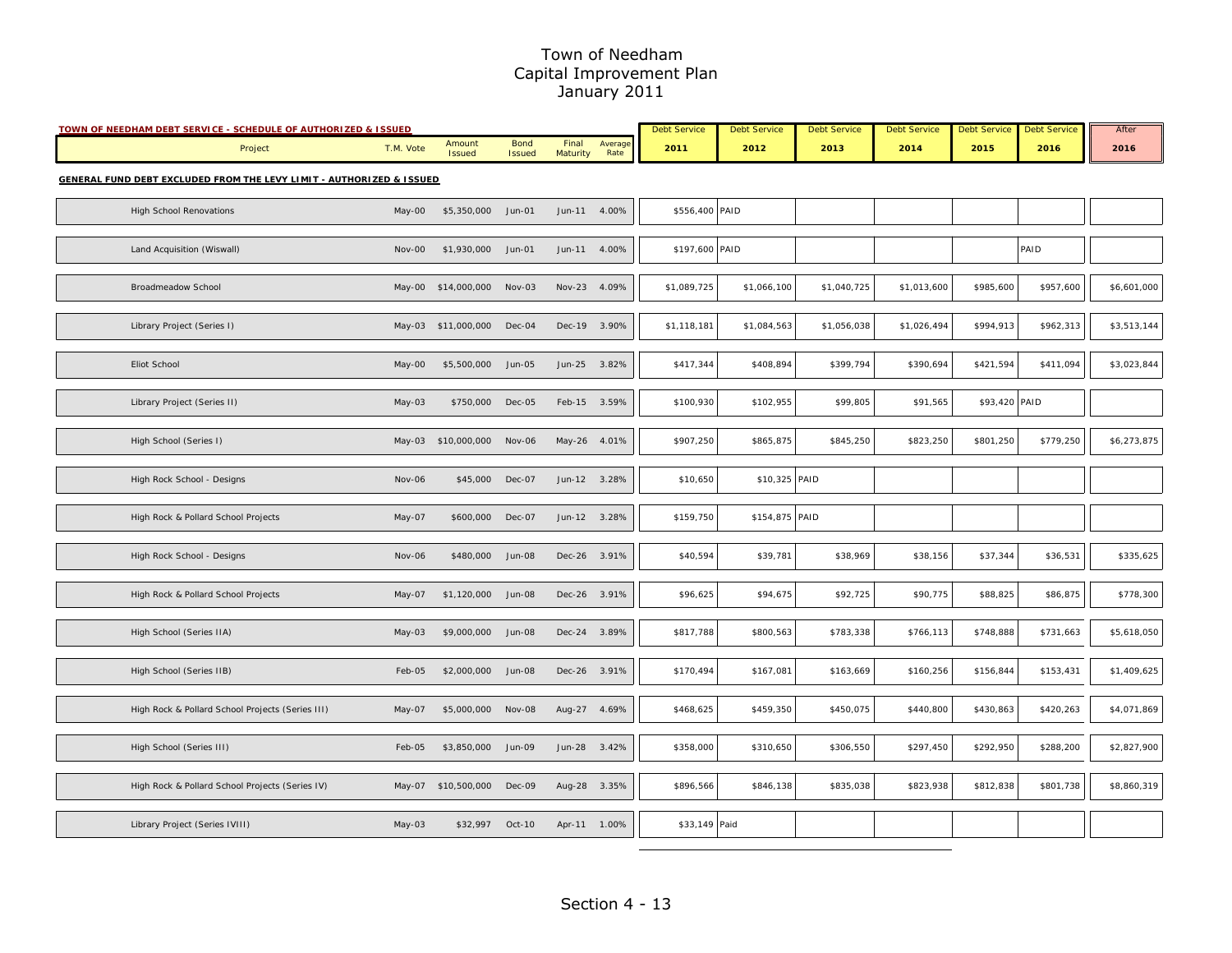|                      | <b>TOWN OF NEEDHAM DEBT SERVICE - SCHEDULE OF AUTHORIZED &amp; ISSUED</b> |           |                         |                              |                   |                 | <b>Debt Service</b> | <b>Debt Service</b> | <b>Debt Service</b> | <b>Debt Service</b> | Debt Service Debt Service |             | After        |
|----------------------|---------------------------------------------------------------------------|-----------|-------------------------|------------------------------|-------------------|-----------------|---------------------|---------------------|---------------------|---------------------|---------------------------|-------------|--------------|
|                      | Project                                                                   | T.M. Vote | Amount<br><b>Issued</b> | <b>Bond</b><br><b>Issued</b> | Final<br>Maturity | Average<br>Rate | 2011                | 2012                | 2013                | 2014                | 2015                      | 2016        | 2016         |
|                      |                                                                           |           |                         |                              |                   |                 |                     |                     |                     |                     |                           |             |              |
|                      | Newman School HVAC Design and Engineering (Series I)                      | May-09    | \$225,000               | Jun-10                       | Dec-14            | 2.20%           | \$49,308            | \$48,600            | \$47,475            | \$46,350            | \$45,450 PAID             |             |              |
|                      |                                                                           |           |                         |                              |                   |                 |                     |                     |                     |                     |                           |             |              |
|                      | Newman School Extraordinary Repairs (Series I)                            | Nov-09    | \$1,000,000             | Jun-10                       | Dec-19            | 2.62%           | \$122,547           | \$121,500           | \$119,000           | \$116,500           | \$114,500                 | \$112,375   | \$423,375    |
|                      |                                                                           |           |                         |                              |                   |                 |                     |                     |                     |                     |                           |             |              |
|                      | High Rock & Pollard School Projects (Series V)                            | May-07    | \$60,000                | Oct-10                       |                   | Apr-12 1.76%    | \$30,415            | \$30,600 PAID       |                     |                     |                           |             |              |
|                      |                                                                           |           |                         |                              |                   |                 |                     |                     |                     |                     |                           |             |              |
|                      | Newman School HVAC Design and Engineering (Series II)                     | May-09    | \$225,000               | $Oct-10$                     | Apr-11            | 1.00%           | \$226,038 PAID      |                     |                     |                     |                           |             |              |
|                      |                                                                           |           |                         |                              |                   |                 |                     |                     |                     |                     |                           |             |              |
|                      | Newman School Extraordinary Repairs (Series II)                           | Nov-09    | \$675,000               | Oct-10                       | Apr-14            | 2.07%           | \$429,726           | \$106,000           | \$104,000           | \$51,000 PAID       |                           |             |              |
|                      |                                                                           |           |                         |                              |                   |                 |                     |                     |                     |                     |                           |             |              |
| <b>EXCLUDED DEBT</b> |                                                                           |           |                         |                              |                   |                 | \$8,297,704         | \$6,718,524         | \$6,382,449         | \$6,176,940         | \$6,025,276               | \$5,741,331 | \$43,736,925 |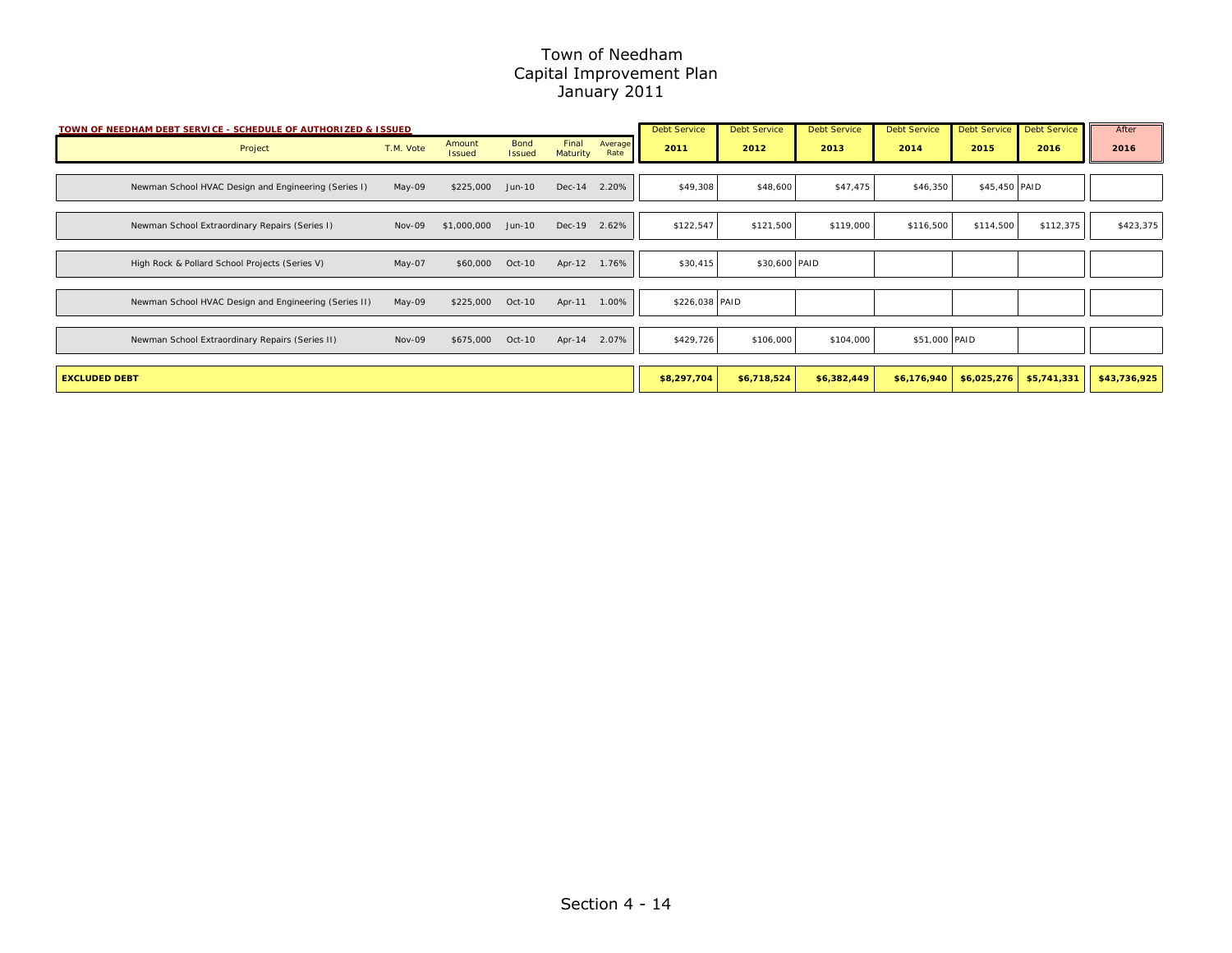| <b>TOWN OF NEEDHAM DEBT SERVICE - SCHEDULE OF AUTHORIZED &amp; ISSUED</b> |           |                         |                              |                   |                 | <b>Debt Service</b> | <b>Debt Service</b> | <b>Debt Service</b> | <b>Debt Service</b> |      | Debt Service Debt Service | After |
|---------------------------------------------------------------------------|-----------|-------------------------|------------------------------|-------------------|-----------------|---------------------|---------------------|---------------------|---------------------|------|---------------------------|-------|
| Project                                                                   | T.M. Vote | Amount<br><b>Issued</b> | <b>Bond</b><br><b>Issued</b> | Final<br>Maturity | Average<br>Rate | 2011                | 2012                | 2013                | 2014                | 2015 | 2016                      | 2016  |
| <b>RTS FUND DEBT FEE SUPPORTED - AUTHORIZED &amp; ISSUED</b>              |           |                         |                              |                   |                 |                     |                     |                     |                     |      |                           |       |
| RTS Construction Equipment                                                | May-07    | \$200,000 Dec-07        |                              | Jun-11            | 3.30%           | \$51,625 PAID       |                     |                     |                     |      |                           |       |
|                                                                           |           |                         |                              |                   |                 |                     |                     |                     |                     |      |                           |       |
| <b>Collection Packer</b>                                                  | May-08    | \$125,000               | Dec-09                       | Aug-12 2.00%      |                 | \$47,369            | \$41,200            | \$40,400            |                     |      |                           |       |
|                                                                           |           |                         |                              |                   |                 |                     |                     |                     |                     |      |                           |       |
| <b>Collection Packer</b>                                                  | May-08    | \$19,000                | Oct-10                       | Apr-11            | 1.00%           | \$19,088 PAID       |                     |                     |                     |      |                           |       |
|                                                                           |           |                         |                              |                   |                 |                     |                     |                     |                     |      |                           |       |
| Construction Equipment (FE Loader)                                        | May-09    | \$165,000               | $Oct-10$                     |                   | Apr-14 2.29%    | \$31,591            | \$53,150            | \$47,150            | \$40,800 PAID       |      |                           |       |
|                                                                           |           |                         |                              |                   |                 |                     |                     |                     |                     |      |                           |       |
| <b>RTS DEBT SERVICE</b>                                                   |           |                         |                              |                   |                 | \$149,673           | \$94,350            | \$87,550            | \$40,800            |      |                           |       |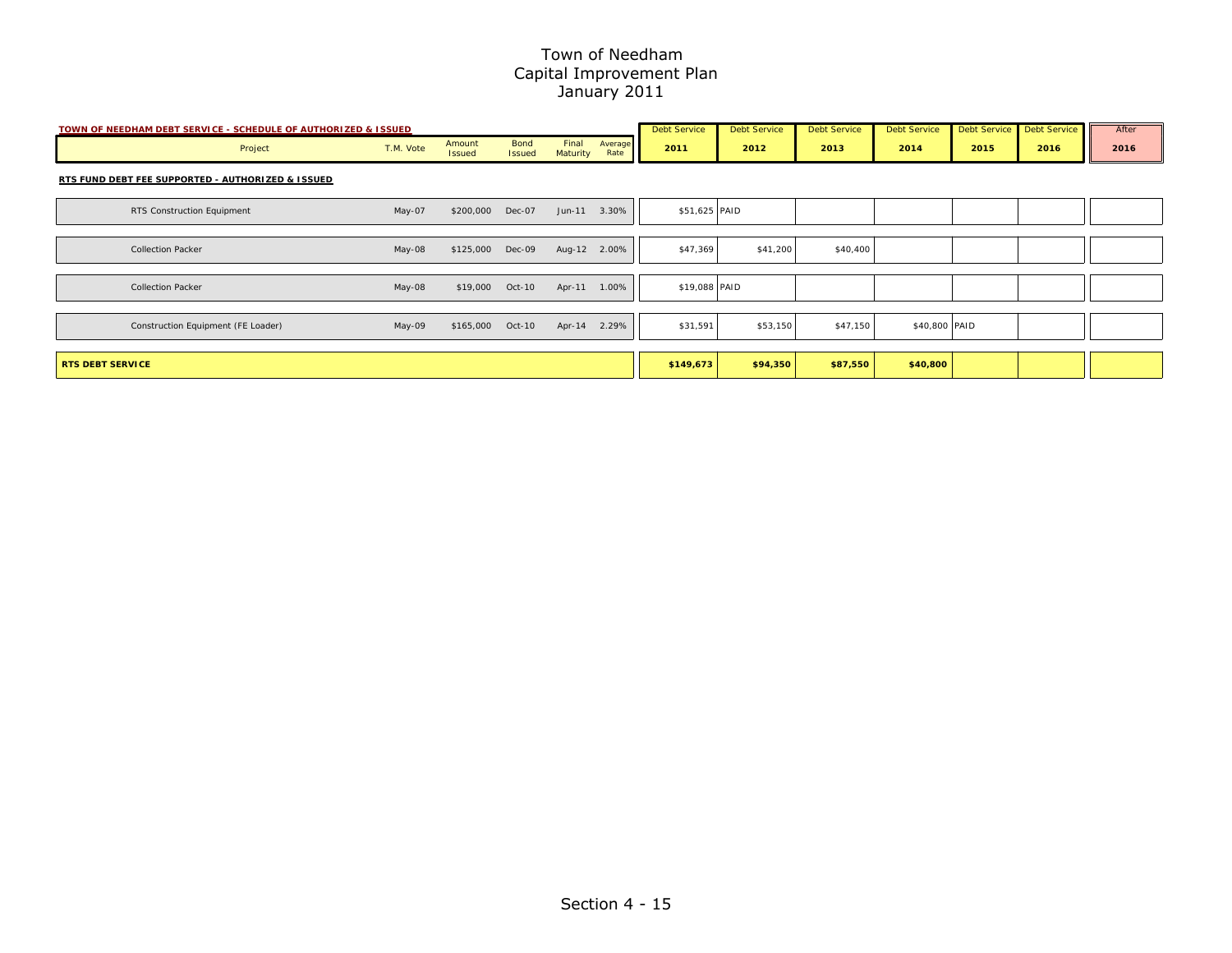| TOWN OF NEEDHAM DEBT SERVICE - SCHEDULE OF AUTHORIZED & ISSUED |           |                    |                              |                   |                 | <b>Debt Service</b> | <b>Debt Service</b> | <b>Debt Service</b> | <b>Debt Service</b> | <b>Debt Service</b> | <b>Debt Service</b> | After     |
|----------------------------------------------------------------|-----------|--------------------|------------------------------|-------------------|-----------------|---------------------|---------------------|---------------------|---------------------|---------------------|---------------------|-----------|
| Project                                                        | T.M. Vote | Amount<br>Issued   | <b>Bond</b><br><b>Issued</b> | Final<br>Maturity | Average<br>Rate | 2011                | 2012                | 2013                | 2014                | 2015                | 2016                | 2016      |
| SEWER FUND DEBT SERVICE FEE SUPPORTED - AUTHORIZED & ISSUED    |           |                    |                              |                   |                 |                     |                     |                     |                     |                     |                     |           |
| West Street Force Sewer Main                                   | May-98    | \$881,800 Jun-99   |                              |                   | Jun-19 4.83%    | \$69,375            | \$67,238            | \$70,100            | \$67,700            | \$70,250            | \$72,500            | \$209,250 |
| West Street Sewer Pump Station                                 | May-98    | \$1,939,000 Jun-99 |                              |                   | Jun-19 4.83%    | \$153,903           | \$154,153           | \$154,165           | \$153,885           | \$153,250           | \$152.250           | \$462,500 |
| Sewer - MWPAT 95-01 (Restructured)                             | May-91    | \$310,656 Aug-01   |                              | Feb-15            | (see<br>note)   | \$32,130            | \$32,110            | \$32,080            | \$32,061            | \$32,021 PAID       |                     |           |
| Sewer - MWPAT 97-13 (Restructured)                             | Oct-96    | \$67,700           | Nov-04                       | Aug-18            | (see<br>note)   | \$6,815             | \$6,406             | \$6,558             | \$6,509             | \$6,537             | \$6,452             | \$18,545  |
| Sewer - MWPAT 97-33 (Restructured)                             | Oct-96    | \$180,300          | Nov-04                       | Aug-18            | (see<br>note)   | \$18,160            | \$17,194            | \$17,593            | \$17,427            | \$17,374            | \$17,020            | \$49,124  |
| Sewer - MWPAT 97-63 (Restructured 2)                           | May-97    | \$1,019,778 Nov-04 |                              | Aug-18            | (see<br>note)   | \$102,444           | \$97,017            | \$99,729            | \$98,417            | \$98,250            | \$96,382            | \$278,440 |
| Sewer - MWPAT 98-10 (Restructured)                             | May-97    | \$130,200 Nov-04   |                              | Aug-18            | (see<br>note)   | \$13,071            | \$12,388            | \$12,793            | \$12,594            | \$12,567            | \$12,321            | \$35,482  |
| Sewer System Rehab - I/I Work (Series II)                      | May-03    | \$425,000 Jun-05   |                              |                   | Jun-14 3.14%    | \$45,500            | \$44,200            | \$42,800            | \$41,400            |                     |                     |           |
| Sewer Pump Station                                             | May-05    | \$484,550          | Dec-05                       |                   | Feb-15 3.59%    | \$64,765            | \$62,840            | \$60,915            | \$58,935            | \$51,900            |                     |           |
| Sewer Rehabilitation - Rte 128 Area (Series I)                 | Nov-05    | \$2,000,000        | Jun-07                       |                   | Nov-22 4.35%    | \$161,138           | \$141,781           | \$142,638           | \$138,388           | \$134,013           | \$129,263           | \$710,281 |
| Sewer Pump Station - GPA                                       | May-05    | \$500,000          | Jun-09                       |                   | Jun-19 3.17%    | \$63,000            | \$61,500            | \$60,500            | \$59,500            | \$58,375            | \$57,188            | \$162,000 |
| Sewer System Rehabilitation I/I                                | May-07    | \$725,000          | $Jun-10$                     |                   | Jun-14 2.35%    | \$158,413           | \$154,063           | \$151,163           | \$148,263           |                     |                     |           |
| Sewer Rehabilitation - Rte 128 Area                            | Nov-05    | \$320,000 Dec-09   |                              |                   | Aug-28 3.39%    | \$30,359            | \$28,763            | \$28,363            | \$27,963            | \$22,613            | \$22,313            | \$263,169 |
| Sewer Pump Station GPA                                         | May-08    | \$550,000 Dec-09   |                              |                   | Aug-28 3.36%    | \$47,857            | \$45,200            | \$44,600            | \$44,000            | \$43,400            | \$42,800            | \$459,813 |
| MWRA Loan Sewer Pump Station Richardson Drive                  | Nov-02    | \$215,710 Feb-10   |                              | Feb-15            |                 | \$43,142            | \$43,142            | \$43,142            | \$43,142            | \$43,142 PAID       |                     |           |
| MWRA Loan Sewer System Rehabilitation I/I                      | May-07    | \$283,305 May-10   |                              | $May-15$          |                 | \$56,661            | \$56,661            | \$56,661            | \$56,661            | \$56,661 PAID       |                     |           |
| Sewer Rehabilitation - Rte 128 Area                            | Nov-05    | \$145,000 Jun-10   |                              | Dec-19 2.59%      |                 | \$18,238            | \$18,075            | \$17,700            | \$17,325            | \$17,025            | \$16,706            | \$57,981  |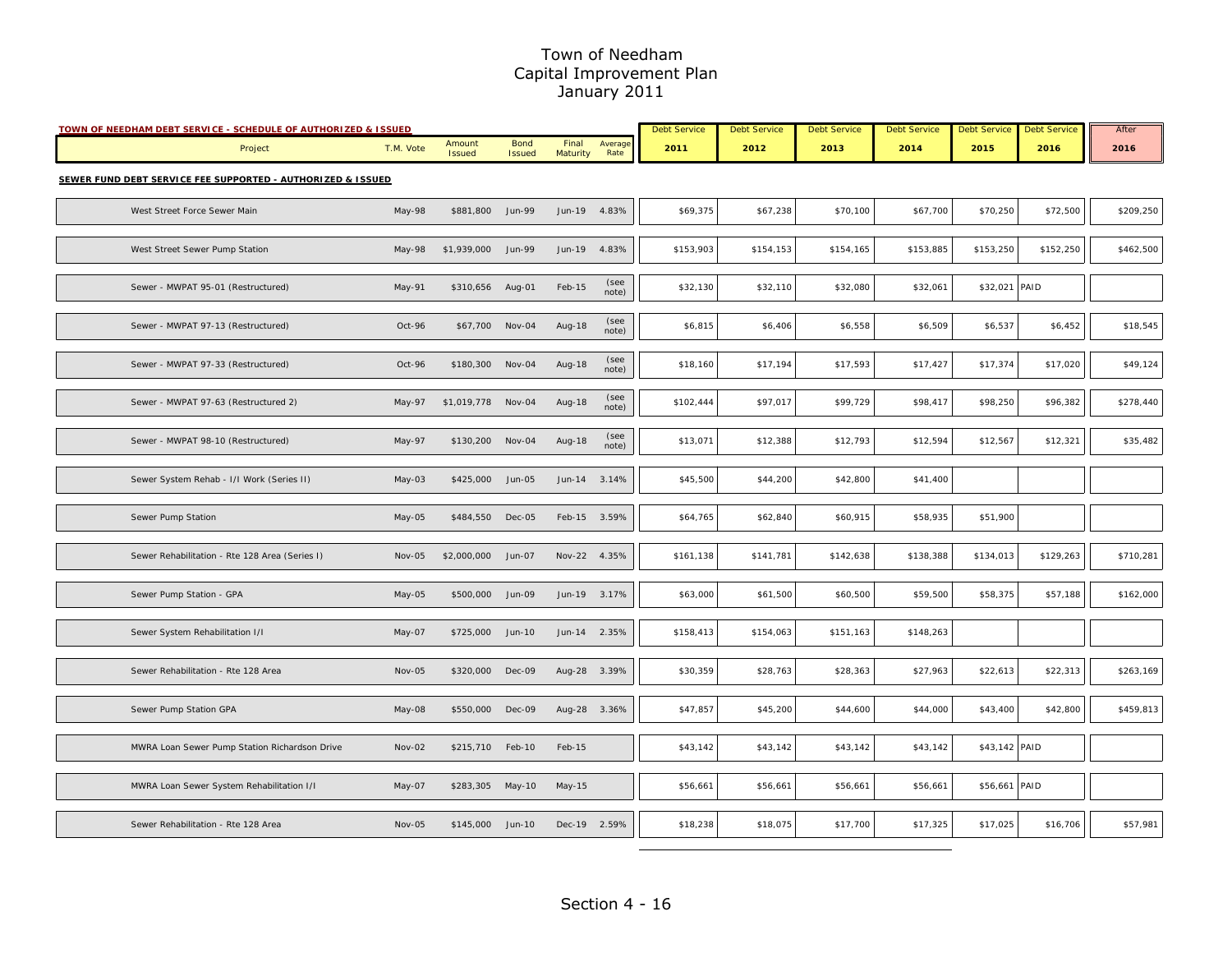|                           | <b>TOWN OF NEEDHAM DEBT SERVICE - SCHEDULE OF AUTHORIZED &amp; ISSUED</b> |           |                         |                              |                   |                 | <b>Debt Service</b> | <b>Debt Service</b> | <b>Debt Service</b> | <b>Debt Service</b> | Debt Service Debt Service |           | After       |
|---------------------------|---------------------------------------------------------------------------|-----------|-------------------------|------------------------------|-------------------|-----------------|---------------------|---------------------|---------------------|---------------------|---------------------------|-----------|-------------|
|                           | Project                                                                   | T.M. Vote | Amount<br><b>Issued</b> | <b>Bond</b><br><b>Issued</b> | Final<br>Maturity | Average<br>Rate | 2011                | 2012                | 2013                | 2014                | 2015                      | 2016      | 2016        |
|                           |                                                                           |           |                         |                              |                   |                 |                     |                     |                     |                     |                           |           |             |
|                           | Sewer System Rehab - I/I Work                                             | May-03    | \$10,000                | Oct-10                       | Apr-11            | 1.00%           | \$10,046 PAID       |                     |                     |                     |                           |           |             |
|                           |                                                                           |           |                         |                              |                   |                 |                     |                     |                     |                     |                           |           |             |
|                           | Sewer Pump Station Richardson Drive                                       | Nov-02    | \$200,000               | Oct-10                       | Apr-16            | 2.00%           | \$126,355           | \$16,688            | \$16,388            | \$15,938            | \$15,638                  | \$15,338  |             |
|                           |                                                                           |           |                         |                              |                   |                 |                     |                     |                     |                     |                           |           |             |
|                           | Sewer Rehabilitation - Rte 128 Area                                       | Nov-05    | \$15,000                | Oct-10                       |                   | Apr-11 1.00%    | \$15,069            |                     |                     |                     |                           |           |             |
|                           |                                                                           |           |                         |                              |                   |                 |                     |                     |                     |                     |                           |           |             |
|                           | Sewer Pump Station Design (Reservoir B)                                   | May-09    | \$2,003                 | Oct-10                       | Apr-11            | 1.00%           | \$2,012             |                     |                     |                     |                           |           |             |
|                           |                                                                           |           |                         |                              |                   |                 |                     |                     |                     |                     |                           |           |             |
|                           | Sewer System Rehabilitation I/I (MWRA)                                    | May-07    | \$57,613                | Nov-10                       | Nov-15            |                 | Issued              | \$11,523            | \$11,523            | \$11,523            | \$11,523                  | \$11,523  |             |
|                           |                                                                           |           |                         |                              |                   |                 |                     |                     |                     |                     |                           |           |             |
| <b>SEWER DEBT SERVICE</b> |                                                                           |           |                         |                              |                   |                 | \$1,238,452         | \$1,070,939         | \$1,069,408         | \$1,051,628         | \$844,537                 | \$652,053 | \$2,706,585 |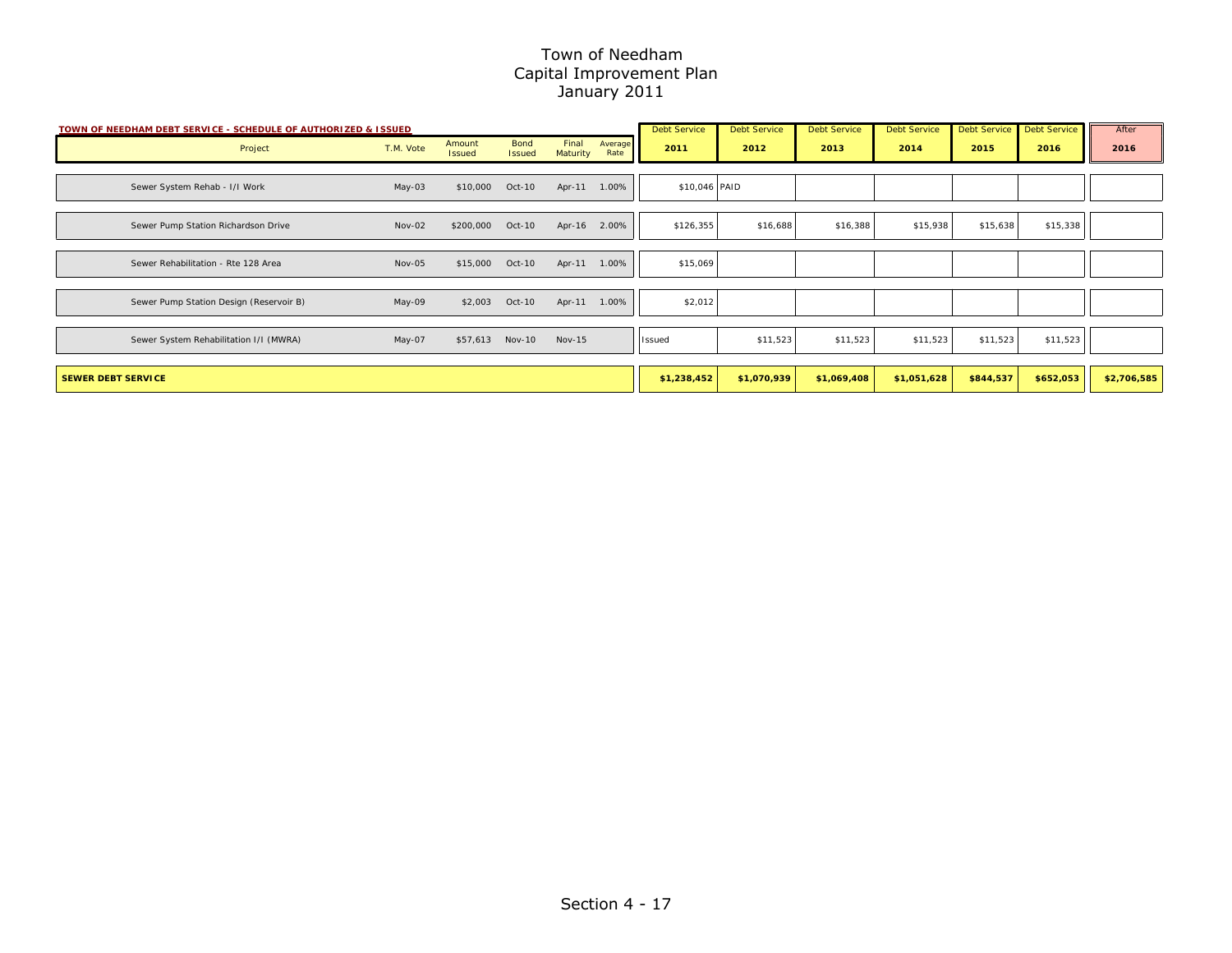| TOWN OF NEEDHAM DEBT SERVICE - SCHEDULE OF AUTHORIZED & ISSUED |           |                    |                              |                   |                 | <b>Debt Service</b> | <b>Debt Service</b> | <b>Debt Service</b> | <b>Debt Service</b> | <b>Debt Service</b> | <b>Debt Service</b> | After     |
|----------------------------------------------------------------|-----------|--------------------|------------------------------|-------------------|-----------------|---------------------|---------------------|---------------------|---------------------|---------------------|---------------------|-----------|
| Project                                                        | T.M. Vote | Amount<br>Issued   | <b>Bond</b><br><b>Issued</b> | Final<br>Maturity | Average<br>Rate | 2011                | 2012                | 2013                | 2014                | 2015                | 2016                | 2016      |
| WATER FUND DEBT SERVICE FEE SUPPORTED - AUTHORIZED & ISSUED    |           |                    |                              |                   |                 |                     |                     |                     |                     |                     |                     |           |
| Water Treatment Facility                                       | Nov-97    | \$3,090,000 Jun-99 |                              | Jun-19 4.83%      |                 | \$245,903           | \$243,303           | \$245,465           | \$247,065           | \$243,000           | \$243,500           | \$738,250 |
| Water Treatment Facility                                       | May-96    | \$2,665,000 Jun-99 |                              | Jun-19 4.83%      |                 | \$208,595           | \$212,183           | \$210,295           | \$208,095           | \$210,500           | \$212,250           | \$628,000 |
| Water Systems - Broadmeadow Area                               | Nov-00    | \$257,304 Jul-01   |                              | Aug-11 ZERO       |                 | \$25,730            | \$25,730 PAID       |                     |                     |                     |                     |           |
| Water System Designs - Warren Area                             | May-04    | \$50,000           | Dec-05                       | Feb-11 3.44%      |                 | \$10,350 PAID       |                     |                     |                     |                     |                     |           |
| Water System Rehab - Warren Area (Series I)                    | May-05    | \$413,500 Dec-05   |                              | Feb-15 3.60%      |                 | \$53,520            | \$51,945            | \$50,370            | \$53,750            | \$51,900            |                     |           |
| Water Service Connections (Series I)                           | May-06    | \$50,000           | Jun-07                       | Nov-11 4.31%      |                 | \$10,638            | \$10,213 PAID       |                     |                     |                     |                     |           |
| Water System Rehab - Rte 128 Area (Series I)                   | May-06    | \$1,500,000 Jun-07 |                              | Nov-22 4.32%      |                 | \$138,050           | \$178,694           | \$148,913           | \$144,663           | \$140,288           | \$135,538           | \$894,819 |
| Water Service Connections (Series II)                          | May-06    | \$100,000          | Dec-07                       | Jun-12 3.28%      |                 | \$26,625            | \$25,813 PAID       |                     |                     |                     |                     |           |
| Water Storage Tank Rehabilitation                              | May-07    | \$600,000          | Dec-07                       | Jun-12 3.28%      |                 | \$191,700           | \$185,850 PAID      |                     |                     |                     |                     |           |
| Water System Design                                            | May-01    | \$25,000           | Dec-07                       | Jun-12 3.28%      |                 | \$5,325             | \$5,163 PAID        |                     |                     |                     |                     |           |
| Water System Rehab - Webster Area (Series II)                  | May-03    | \$100,000          | Dec-07                       | Jun-12 3.28%      |                 | \$26,625            | \$25,813 PAID       |                     |                     |                     |                     |           |
| Water System Rehabilitation - Rte 128 Area                     | May-06    | \$230,000          | Nov-08                       | Aug-12 3.48%      |                 | \$64,900            | \$57,888            | \$55,963            |                     |                     |                     |           |
| Water System Rehabilitation - Rte 128 Area                     | May-06    | \$212,000          | Jun-09                       | Jun-19            | 3.16%           | \$29,358            | \$28,638            | \$23,158            | \$22,778            | \$23,350            | \$22,875            | \$64,800  |
| Water Storage Tank Rehabilitation                              | May-08    | \$655,000          | Jun-09                       | Jun-19            | 3.16%           | \$82,993            | \$81,013            | \$79,693            | \$78,373            | \$75,888            | \$74,344            | \$210,600 |
| Water Service Connections                                      | May-06    | \$55,000           | Dec-09                       | Aug-19 2.51%      |                 | \$11,324            | \$6,013             | \$5,913             | \$5,813             | \$5,713             | \$5,613             | \$21,131  |
| Water System Rehabilitation - Rte 128 Area                     | May-06    | \$100,000          | Dec-09                       | Aug-28 3.41%      |                 | \$8,319             | \$7,838             | \$7,738             | \$7,638             | \$7,538             | \$7,438             | \$87,856  |
| Water System Rehabilitation - Rte 128 Area                     | May-06    | \$165,000 Jun-10   |                              | Dec-14 2.22%      |                 | \$38,158            | \$37,600            | \$36,725            | \$30,900            | \$30,300            |                     |           |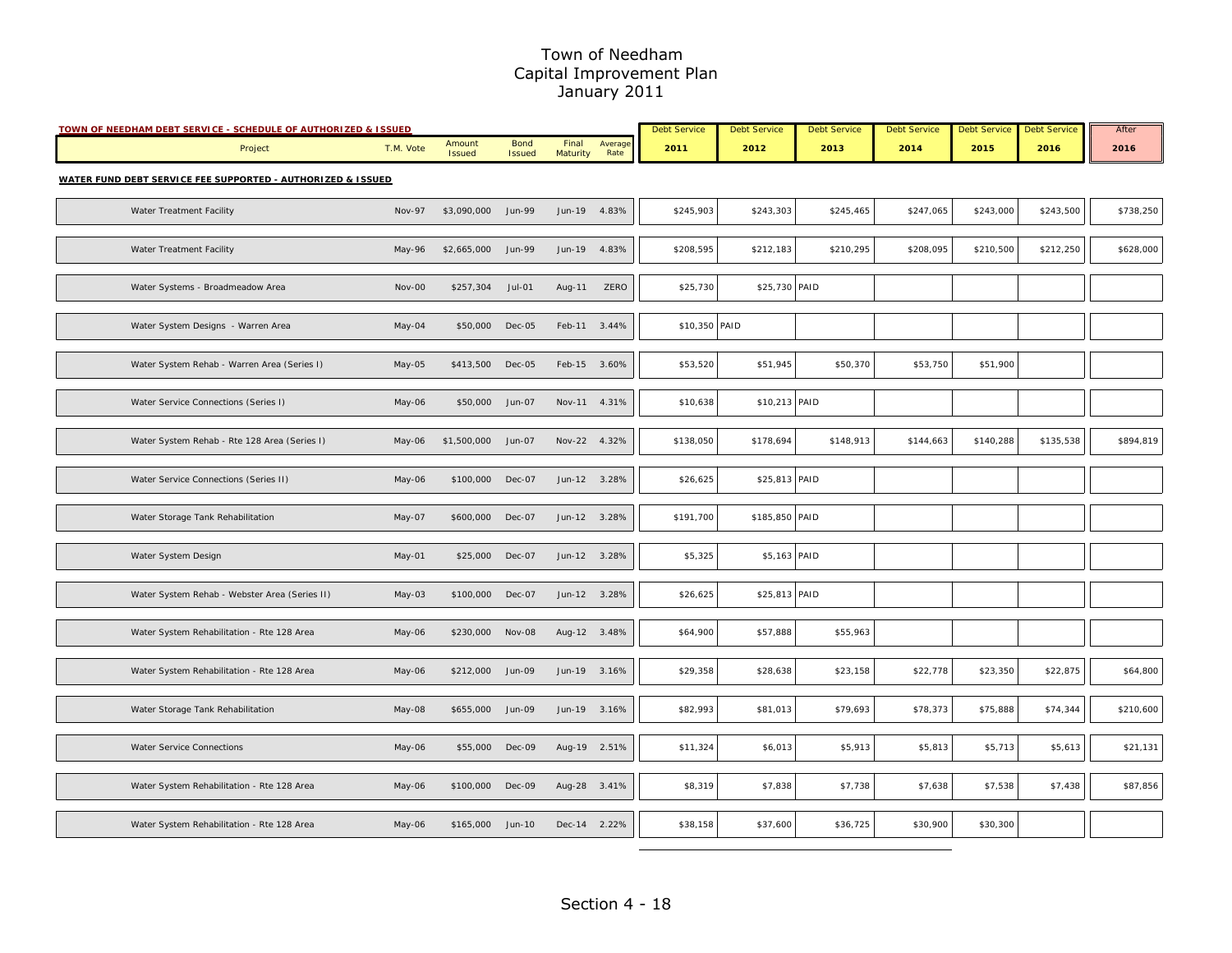| <b>TOWN OF NEEDHAM DEBT SERVICE - SCHEDULE OF AUTHORIZED &amp; ISSUED</b> |           |                         |                              |                   |                 | Debt Service | <b>Debt Service</b> | Debt Service | <b>Debt Service</b> | Debt Service Debt Service |           | After       |
|---------------------------------------------------------------------------|-----------|-------------------------|------------------------------|-------------------|-----------------|--------------|---------------------|--------------|---------------------|---------------------------|-----------|-------------|
| Project                                                                   | T.M. Vote | Amount<br><b>Issued</b> | <b>Bond</b><br><b>Issued</b> | Final<br>Maturity | Average<br>Rate | 2011         | 2012                | 2013         | 2014                | 2015                      | 2016      | 2016        |
|                                                                           |           |                         |                              |                   |                 |              |                     |              |                     |                           |           |             |
| Water Main Improvements                                                   | May-08    | \$185,000               | Jun-10                       | $Dec-14$          | 2.20%           | \$43,493     | \$42,850            | \$36,925     | \$36,050            | \$35,350                  |           |             |
|                                                                           |           |                         |                              |                   |                 |              |                     |              |                     |                           |           |             |
| Water Distribution System Rehab (Chapel & May)                            | May-09    | \$400,000               | Jun-10                       | $Dec-24$          | 3.02%           | \$40.140     | \$39.963            | \$39,213     | \$38,463            | \$37.863                  | \$32,281  | \$258,375   |
|                                                                           |           |                         |                              |                   |                 |              |                     |              |                     |                           |           |             |
| Water Distribution System Rehab (Pickering & GPA)                         | May-09    | \$300,000               | $Oct-10$                     | Apr-15            | 1.85%           | \$221.844    | \$21.800            | \$21,400     | \$20,800            | \$20,400                  |           |             |
|                                                                           |           |                         |                              |                   |                 |              |                     |              |                     |                           |           |             |
| <b>WATER DEBT SERVICE</b>                                                 |           |                         |                              |                   |                 | \$1,483,589  | \$1,288,304         | \$961.768    | \$894,385           | \$882,088                 | \$733,838 | \$2,903,831 |

| <b>TOTAL</b><br>\$13,881,585 | \$10.671.170 | \$9.822.641 | \$9,212,034 |  | \$8,607,008 \$7,892,278 | \$53,568,112 |
|------------------------------|--------------|-------------|-------------|--|-------------------------|--------------|
|------------------------------|--------------|-------------|-------------|--|-------------------------|--------------|

Note: Massachusetts Water Pollution Abatement Trust (MWPAT) loans include many communities and multiple loans and are frequently restructured by the Trust. The program provides grants and other financial assistance which i interest rate loan. Under the program the Town usually pays less than it borrows from the Trust.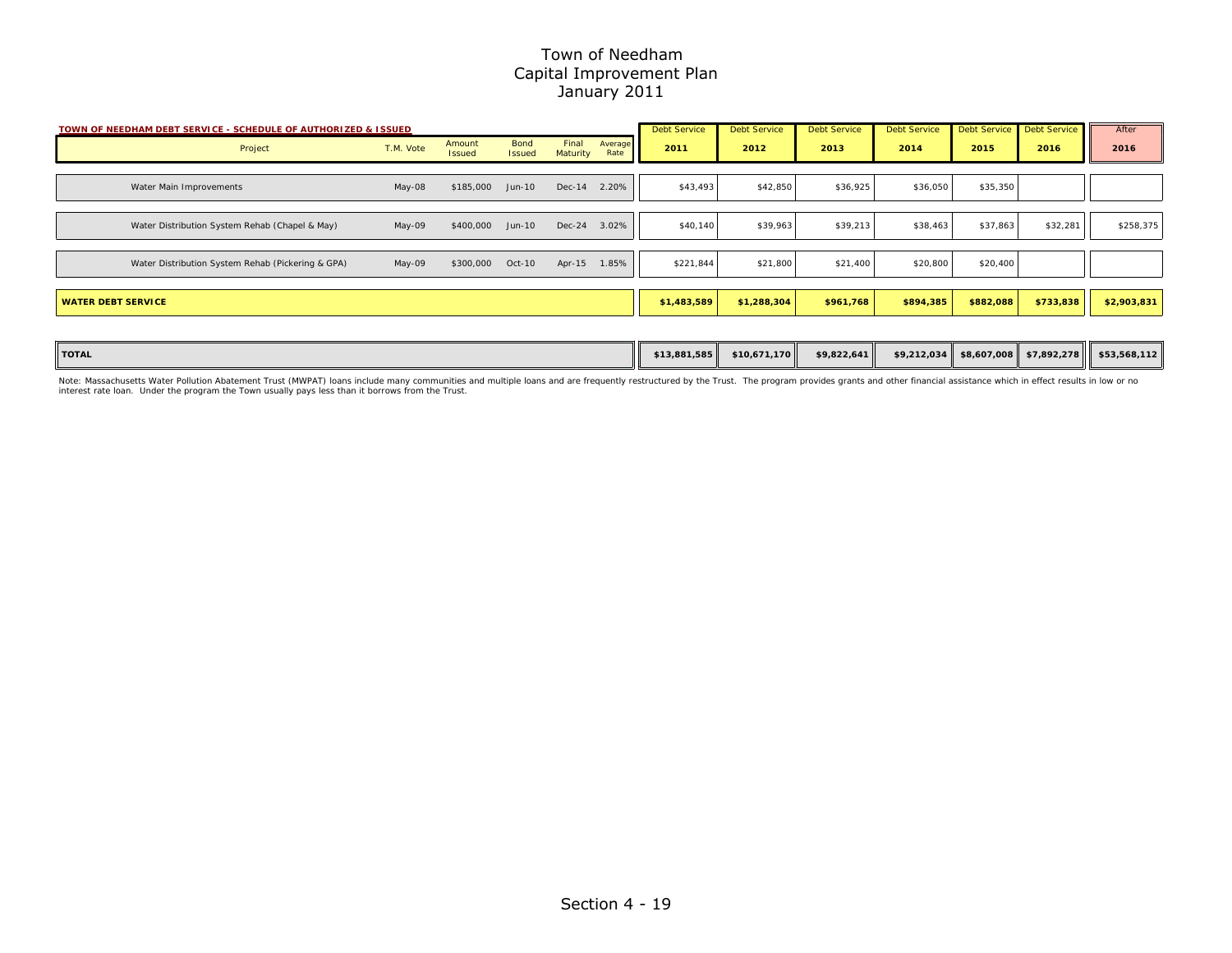# **Current Long Term Debt Service Obligations**

**Inclusive of the October 2010 Bond Issue**

| <b>Fiscal</b><br>Year | General        | <b>Excluded</b> | <b>CPA</b> | <b>RTS</b>   | <b>Sewer</b>   | Water          | <b>Total</b>    |
|-----------------------|----------------|-----------------|------------|--------------|----------------|----------------|-----------------|
|                       |                |                 |            |              |                |                |                 |
| 2011                  | \$2,712,168.60 | \$8,297,703.67  |            | \$149,672.88 | \$1,238,451.57 | \$1,483,588.53 | \$13,881,585.25 |
| 2012                  | \$1,499,052.75 | \$6,718,523.76  |            | \$94,350.00  | \$1,070,939.33 | \$1,288,304.15 | \$10,671,169.99 |
| 2013                  | \$1,321,466.88 | \$6,382,448.76  |            | \$87,550.00  | \$1,069,408.09 | \$961,767.50   | \$9,822,641.23  |
| 2014                  | \$1,048,281.17 | \$6,176,940.01  |            | \$40,800.00  | \$1,051,628.15 | \$894,385.00   | \$9,212,034.33  |
| 2015                  | \$855,107.09   | \$6,025,276.26  |            |              | \$844,537.19   | \$882,087.50   | \$8,607,008.04  |
| 2016                  | \$765,056.24   | \$5,741,331.26  |            |              | \$652,053.40   | \$733,837.51   | \$7,892,278.41  |
| 2017                  | \$749,052.29   | \$5,587,981.26  |            |              | \$616,139.82   | \$722,225.00   | \$7,675,398.37  |
| 2018                  | \$431,421.90   | \$5,428,075.01  |            |              | \$603,875.57   | \$718,868.75   | \$7,182,241.23  |
| 2019                  | \$421,706.15   | \$5,236,275.01  |            |              | \$591,101.25   | \$709,637.50   | \$6,958,719.91  |
| 2020                  | \$411,283.20   | \$5,020,962.51  |            |              | \$181,912.50   | \$159,300.00   | \$5,773,458.21  |
| 2021                  | \$378,562.50   | \$3,963,243.76  |            |              | \$136,856.25   | \$173,656.25   | \$4,652,318.76  |
| 2022                  | \$368,718.75   | \$3,830,731.26  |            |              | \$132,475.00   | \$167,500.00   | \$4,499,425.01  |
| 2023                  | \$358,387.50   | \$3,701,456.26  |            |              | \$128,025.00   | \$161,243.75   | \$4,349,112.51  |
| 2024                  | \$347,662.50   | \$3,561,256.26  |            |              | \$50,100.00    | \$32,575.00    | \$3,991,593.76  |
| 2025                  | \$312,075.00   | \$2,746,418.76  |            |              | \$48,700.00    | \$31,525.00    | \$3,138,718.76  |
| 2026                  | \$227,700.00   | \$1,855,675.00  |            |              | \$47,200.00    | \$5,900.00     | \$2,136,475.00  |
| 2027                  | \$214,200.00   | \$1,285,150.00  |            |              | \$45,600.00    | \$5,700.00     | \$1,550,650.00  |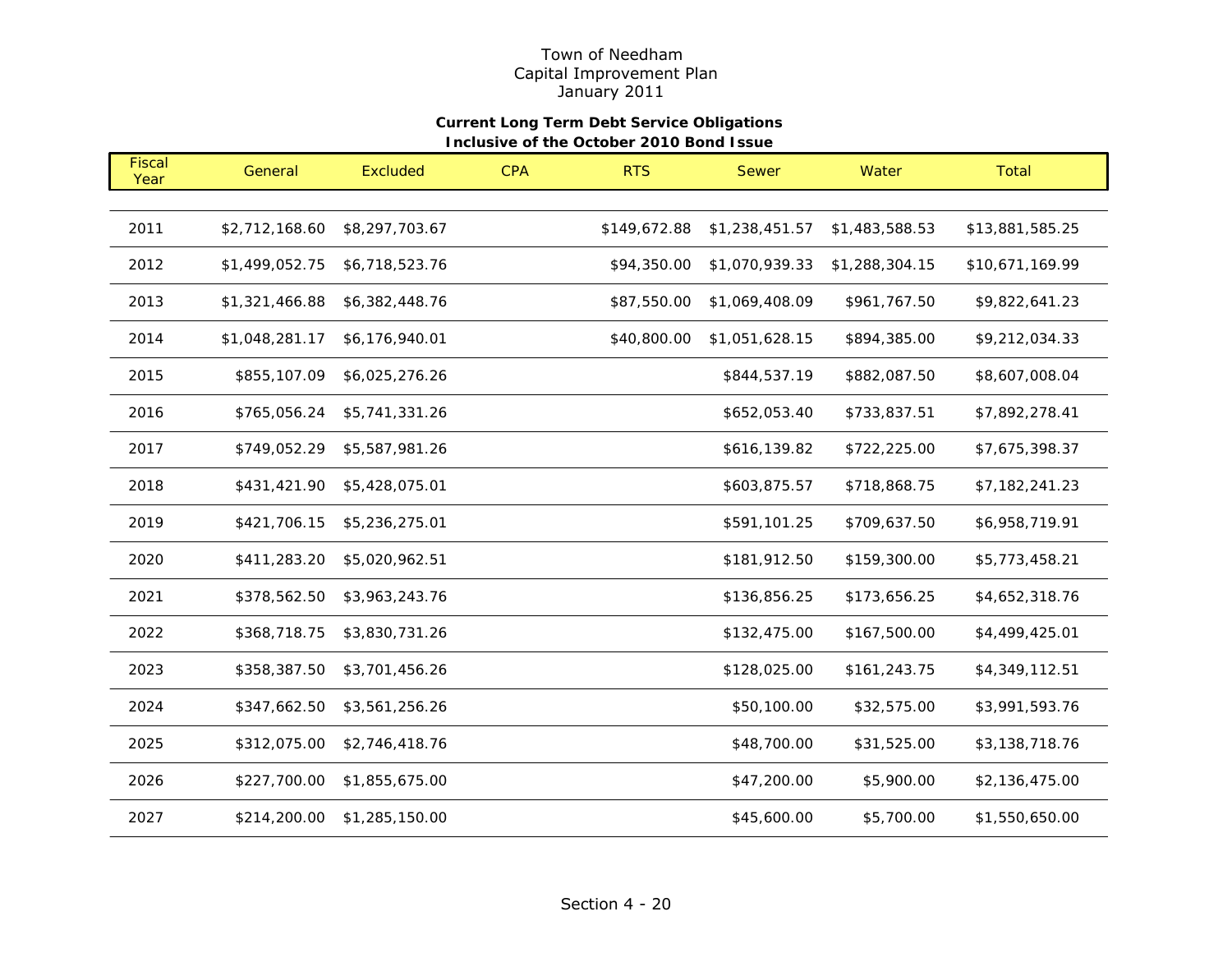# **Current Long Term Debt Service Obligations**

#### **Inclusive of the October 2010 Bond Issue**

| <b>Fiscal</b><br>Year | General | Excluded     | <b>CPA</b> | <b>RTS</b> | <b>Sewer</b> | Water       | Total          |
|-----------------------|---------|--------------|------------|------------|--------------|-------------|----------------|
|                       |         |              |            |            |              |             |                |
| 2028                  |         | \$958,700.00 |            |            | \$68,500.00  | \$5,500.00  | \$1,032,700.00 |
| 2029                  |         | \$561,000.00 |            |            | \$56,100.00  | \$10,200.00 | \$627,300.00   |
| 2030                  |         |              |            |            |              |             |                |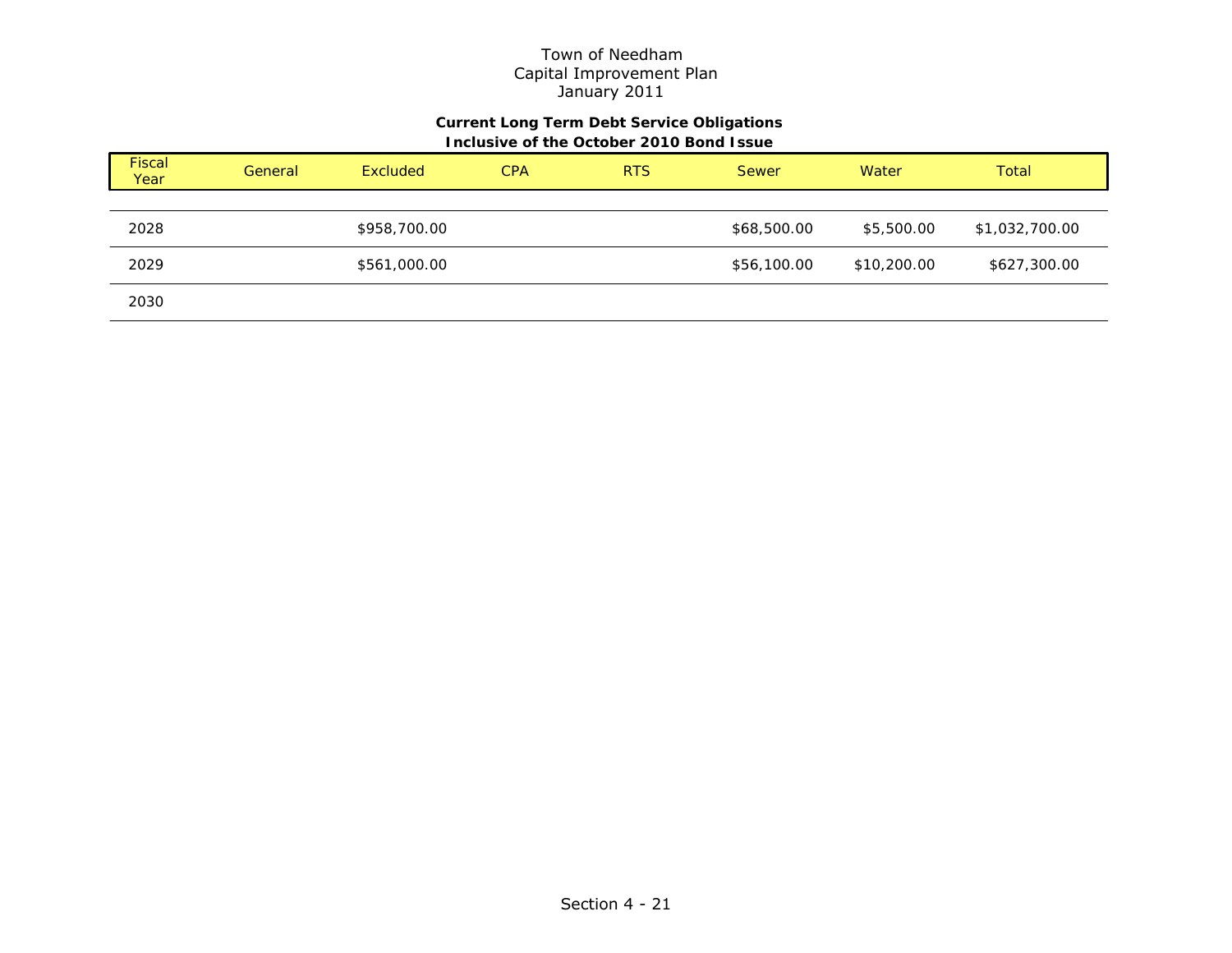# **Open Projects Authorized Balance Not Yet Issued**

| Approved | Project                                 | Authorized   | <b>Balance</b> |
|----------|-----------------------------------------|--------------|----------------|
|          |                                         |              |                |
| 2001     | Rosemary Pool Complex - Design          | \$100,000    | \$72,500       |
| 2003     | Dedham Avenue Parking Lot               | \$180,000    | \$9,500        |
| 2003     | St. Mary's Water Pumping Station Design | \$300,000    | \$180,000      |
| 2004     | Sewer System Rehabilitation             | \$1,000,000  | \$165,000      |
| 2006     | Ridge Hill Rehabilitation               | \$126,875    | \$104,600      |
| 2006     | Rte 128 Sewer System Improvements       | \$3,500,000  | \$140,000      |
| 2006     | Warren Street Water System Improvements | \$913,500    | \$30,000       |
| 2007     | Mitchell School Roof Repair             | \$700,000    | \$11,400       |
| 2007     | Rte 128 Water System Improvements       | \$3,000,000  | \$735,000      |
| 2008     | High Rock & Pollard School Projects     | \$20,475,000 | \$299,000      |
| 2008     | Sewer System Rehabilitation I/I Work    | \$1,806,800  | \$280,150      |
| 2009     | <b>Collection Packer Equipment</b>      | \$225,000    | \$4,000        |
| 2009     | Municipal Parking Lot Improvements      | \$105,000    | \$105,000      |
| 2009     | Public Safety Building Roof             | \$535,000    | \$61,500       |
| 2009     | Public Services Administration Bldg     | \$5,725,000  | \$348,500      |
| 2009     | Street & Traffic Light Improvements     | \$105,000    | \$25,000       |
| 2009     | Wastewater Pump Station At GPA          | \$770,000    | \$45,000       |
| 2009     | Water Main Improvements                 | \$1,900,000  | \$600,294      |
| 2009     | Water Storage Tank Cleaning & Painting  | \$730,000    | \$75,000       |
| 2010     | Kendrick Street Bridge Repair Design    | \$125,000    | \$50,000       |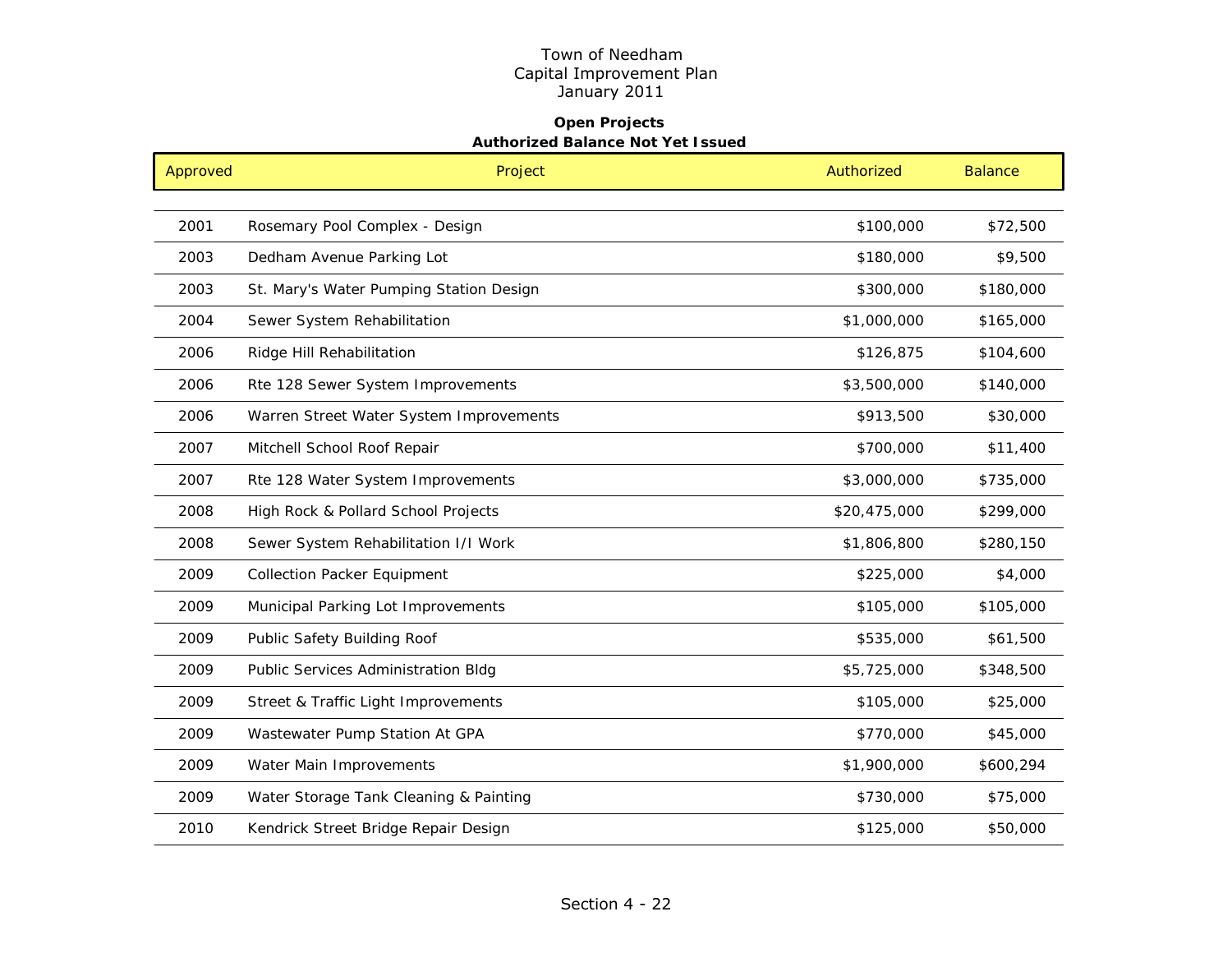#### **Open Projects Authorized Balance Not Yet Issued**

| Approved | Project                                                         | Authorized   | <b>Balance</b> |
|----------|-----------------------------------------------------------------|--------------|----------------|
|          |                                                                 |              |                |
| 2010     | Newman School Project                                           | \$26,962,128 | \$25,287,128   |
| 2010     | RTS Construction Equipment (FE Loader)                          | \$230,000    | \$45,000       |
| 2010     | Sewer Pump Station Design (Reservoir B)                         | \$577,500    | \$575,497      |
| 2010     | Stormwater Master Plan Drainage Improvements (Latern & Gayland) | \$200,000    | \$170,000      |
| 2010     | Town Hall (CPA Portion)                                         | \$7,200,000  | \$7,200,000    |
| 2010     | Town Hall (GF Portion)                                          | \$4,100,000  | \$1,600,000    |
| 2010     | Water Distribution System Rehab                                 | \$1,000,000  | \$300,000      |
| 2011     | Kendrick Street Bridge Repair                                   | \$850,000    | \$850,000      |
| 2011     | Pollard School Facility Improvements (Newman Move)              | \$325,000    | \$325,000      |
| 2011     | Pollard School Roof Repair                                      | \$3,500,000  | \$3,500,000    |
| 2011     | Road, Bridges, Sidewalks and Intersection Improvement Program   | \$1,236,300  | \$1,236,300    |
| 2011     | Senior Center Feasibility & Design                              | \$500,000    | \$500,000      |
|          |                                                                 |              |                |

|--|

The above projects are in various stages of completion and therefore the amount and timing of each Note and Bond issue have not yet been determined. The debt retirement will be structured to fit within the proposed budget allocation shown in the debt tables.